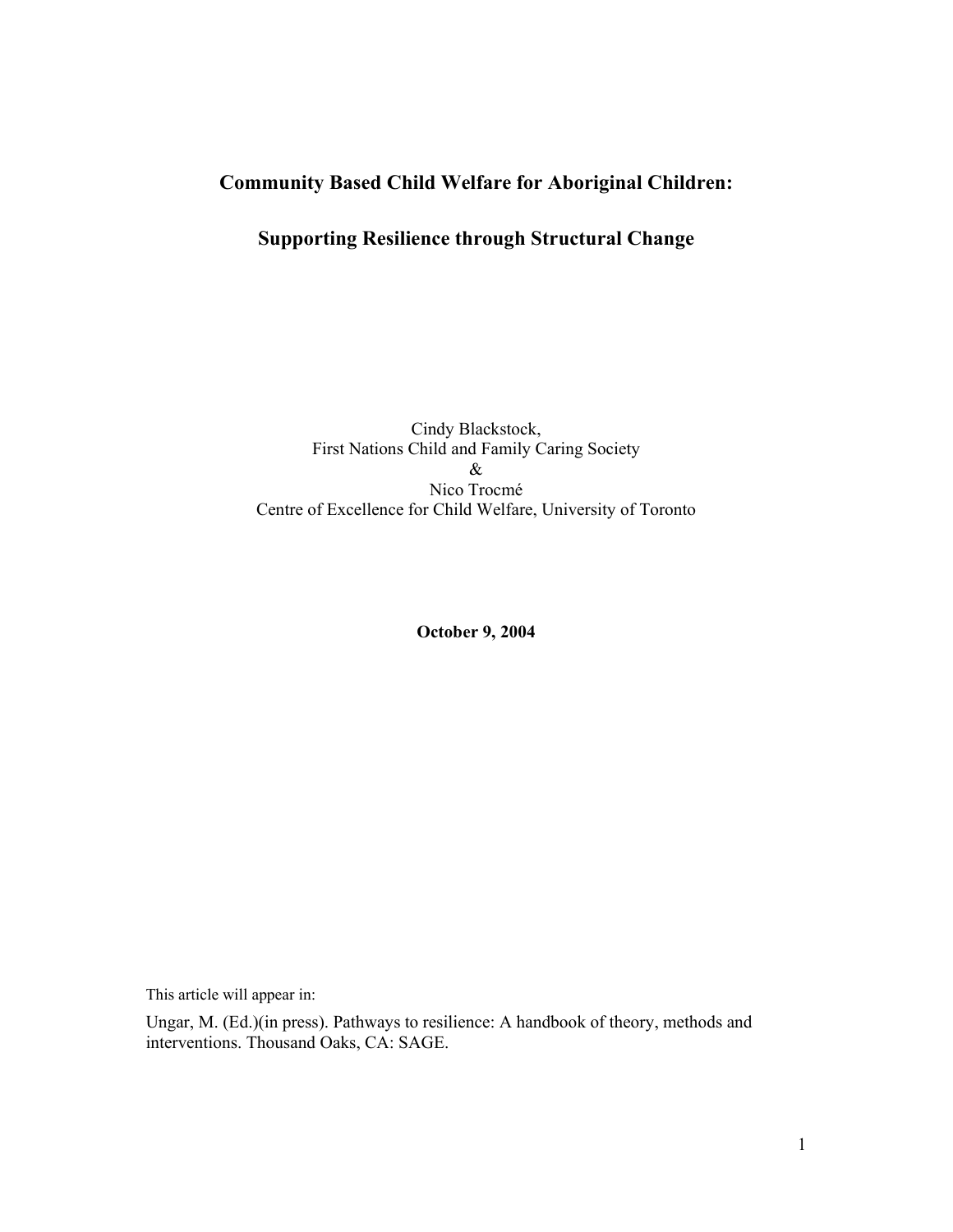### **INTRODUCTION**

"Help Me" wrote Richard Cardinal in his own blood while the seventeen-year-old Métis boy committed suicide after spending thirteen years moving in and out of twenty-eight foster homes, group homes and shelters in Alberta (Obomsawin, 1986). While Cardinal's death drew attention to the significant over-representation of Aboriginal children in state care, twenty years later the problem has become far more serious, with Aboriginal children representing approximately 40% of the 76,000 children and youth placed in out of home care in Canada (Farris-Manning & Zandstra, 2003). While there is a lack of information on placement trends for Aboriginal children off reserve due to variances in provincial data collection mechanisms, Department of Indian Affairs year end data suggests that the numbers of status Indian children living on reserve increased 71.5% nationally between 1995 and 2001 (McKenzie, 2002). Overall, we estimate that there may be as many as three times more Aboriginal children in the care of child welfare authorities now than were placed in residential schools at the height of those operations in the 1940's (Blackstock, 2003). This is particularly concerning as information suggests that many Aboriginal children resident off reserve continue to be placed in non Aboriginal homes (British Columbia Children's Commissioner, 1998). Moreover, as the United Nations Committee on the Rights of the Child notes in its concluding remarks to Canada in 2003, Aboriginal children continue to face significant and disproportionate levels of risks in other areas such as education, youth justice, health and poverty. In keeping with the Committee's concern for Aboriginal children, over one third of the concluding observations for Canada make specific mention of Aboriginal children (United Nations Committee for the Rights of the Child, 2003).

The reasons for the disproportionate removal of Aboriginal children from their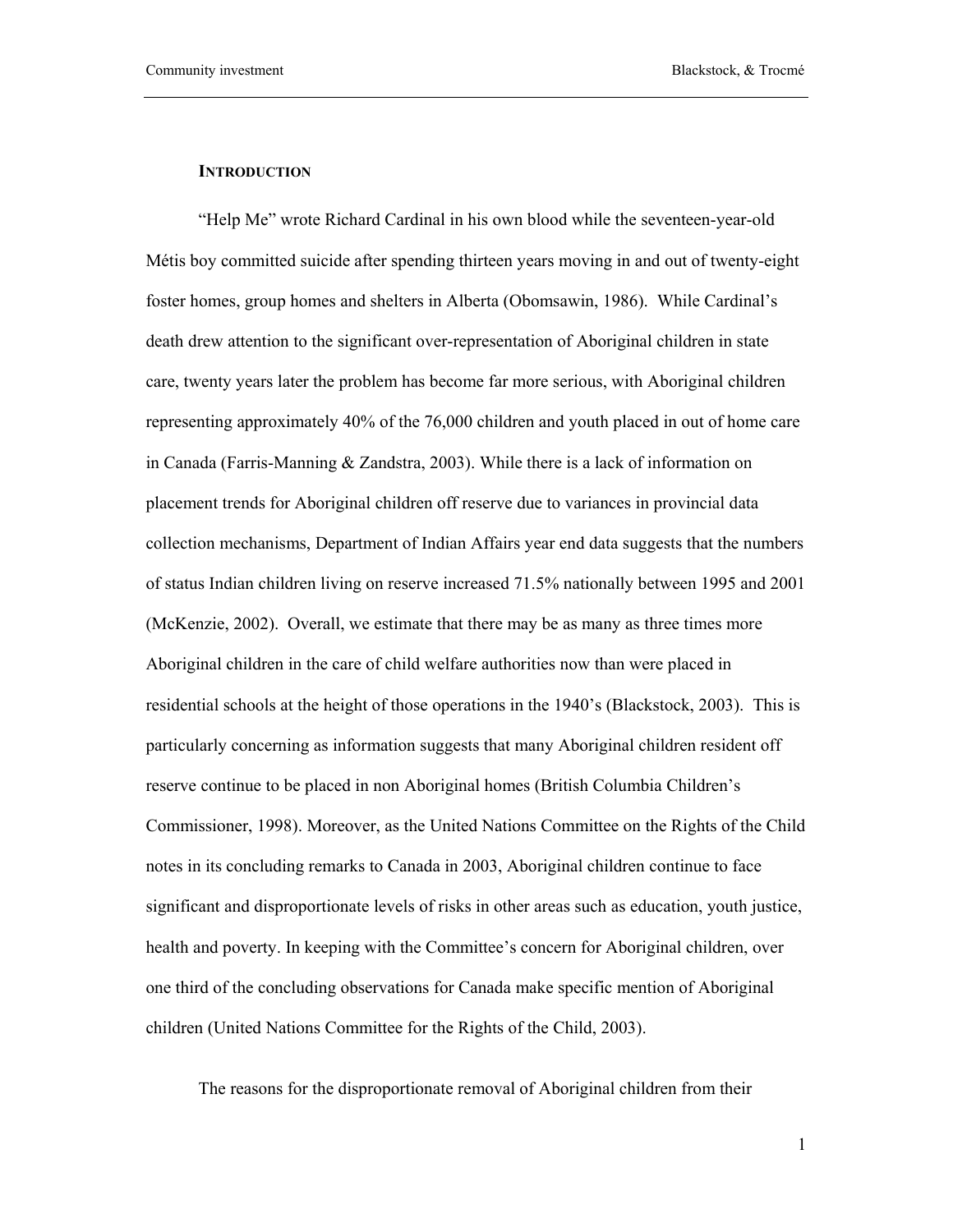families are poorly understood. Furthermore, much of the existing resiliency literature places the child as the primary locus of analysis versus exploring the implications of cultural, community and family resiliency as central factors. This chapter draws from a number of sources to examine some of these mechanisms. We begin by making the point that diverse Aboriginal Nations have demonstrated resiliency for thousands of years prior to the arrival of colonial powers and certainly by surviving through the myriad of traumas brought on by colonization. We further discuss how residential schools, out of community foster, and adoptive placements have historically shaped Aboriginal communities' experience of, and relationship with, child welfare services. We then present a profile of the contemporary experience of Aboriginal children and families who come into contact with the child welfare system through an analysis of data from the Canadian Incidence Study on Reported Child Abuse and Neglect.

We have structured our argument to demonstrate that the risks posed to Aboriginal children were often the result of structural decisions made by those outside of their communities. In the process, generations of children suffered severe and long-lasting threats to their well-being, both psychologically and physically. Consistent with Aboriginal holistic approaches and structural social work theory, we believe that child, family and community resiliency are interdependent and thus culturally based family interventions must be coupled with culturally based community development approaches to redress structural challenges to the safety of Aboriginal children. Finally we discuss how culturally based community development frameworks could better address some of the current structural barriers including inequitable service access and the implications of systemic causal factors on child maltreatment assessment and response.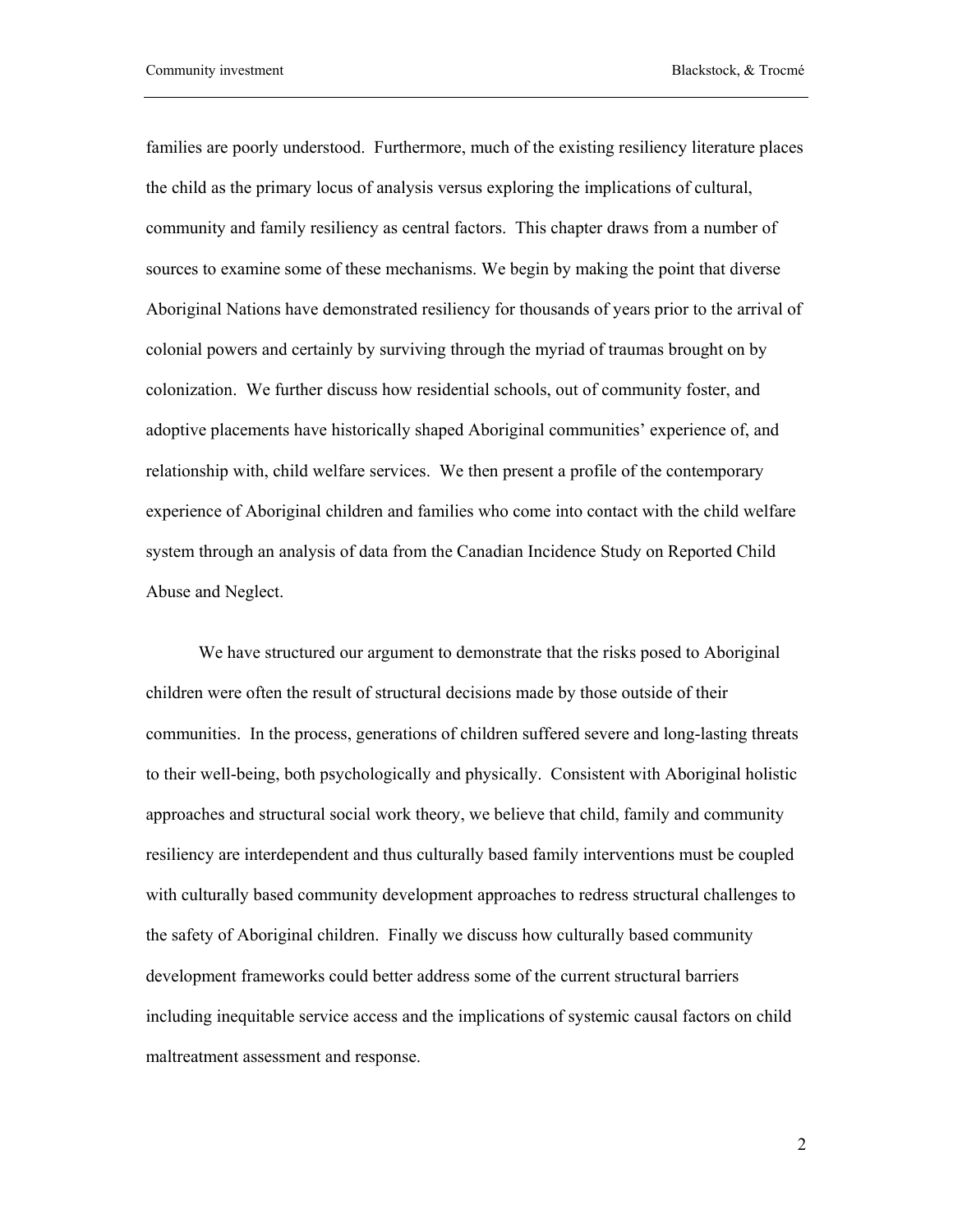#### **HISTORICAL CONTEXT**

Carbon dated evidence suggests that Aboriginal peoples have lived on these lands now known as Canada for over 10,500 years (Muckle, 1999) raising over 525 generations of children before child welfare and social work were even founded. These emotional, physical, cognitive and spiritual ways of knowing and being guided the resilient development of hundreds of generations of Aboriginal children who were healthy, proud, contributing members of society … living safely at home in their communities. Yet consistent with patterns of colonialism, today this knowledge is too often viewed as ancillary to the "legitimate" knowledge of the child welfare system and to child resiliency. As the history below describes Euro-western based social work in Canada frequently embodies an unearned arrogance expressed through statute, funding regimes and social policies that directly regulate and shape the way in which Aboriginal peoples (and Aboriginal child welfare agencies) can care for their children.

The first colonists arrived on the eastern shore lines of what is now Canada in the 1490's. Reports indicate that initial contact between Aboriginal peoples and the colonial powers were primarily mutually beneficial as the relationship was centered on trade activity but this rapidly changed as colonial aspirations moved to settlement, resource extraction and the elimination of Indian peoples from the land (Royal Commission on Aboriginal Peoples [RCAP], 1996). The impacts of colonization on Aboriginal peoples can not be underestimated. RCAP estimates that the population of Aboriginal peoples in Canada decreased 80% from the time of contact to confederation due to intentional and unintentional introduction of disease, bounty hunting, and starvation. Some peoples such as the Beothuck in Newfoundland became extinct. This prolific loss of life was coupled with forced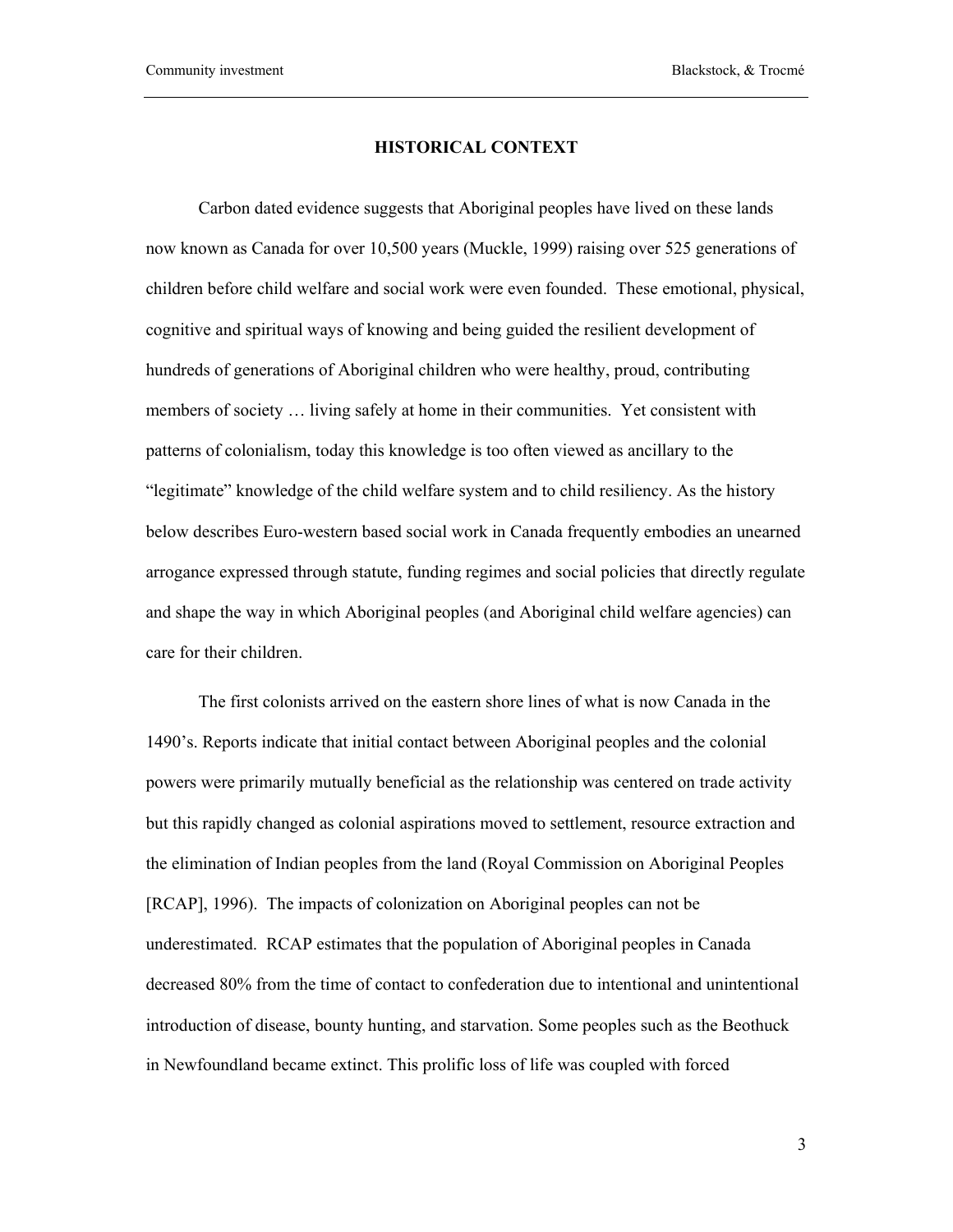displacement from traditional lands and the assignment of Aboriginal peoples to small reserves where maintenance of traditional sustenance was often not possible. The result was an erosion of communal cultural knowledge and ways of life that had sustained generations of Aboriginal children and the introduction of multi-generational grief and trauma and displacement.

Beginning in the 1800's, the Government of Canada aided by the Christian churches strengthened its assimilation efforts through the operation of residential schools for Indian children (Milloy, 1999). The primary objective of these schools was to eliminate any vestige of Aboriginality replacing it with a Euro-western culture, knowledge and spirituality. As Indian parents would seldom voluntarily send their children to these often distant schools, the Government of Canada amended the *Indian Act* to force Indian parents to send their child(ren) aged 5-15 years to the schools. The penalty for failing to comply was incarceration and fines which often could not be paid as Aboriginal peoples were typically living in abject poverty. The conditions at the schools were abysmal as they were built of the cheapest possible materials, employed by untrained staff, and were often overcrowded due to government financial inducements to increase enrolment. Sexual and physical abuses were prevalent as were preventable deaths from disease (Milloy, 1999). These conditions were known to the Government of Canada as early as the 1890's (RCAP, 1996; Milloy, 1999). In fact, Dr. P.H. Bryce, Chief Medical Health Officer for the Government of Canada, found in 1907 that the death rate at the schools from preventable disease was a shocking 24% per annum increasing to 46% if the children were tracked over a three year period (RCAP, 1996.) Bryce's report was released to the government and published in the media, however, the only response the government had to the report was to eliminate the Chief Medical Health Officer position (RCAP, 1996). The schools continued to operate under these conditions for decades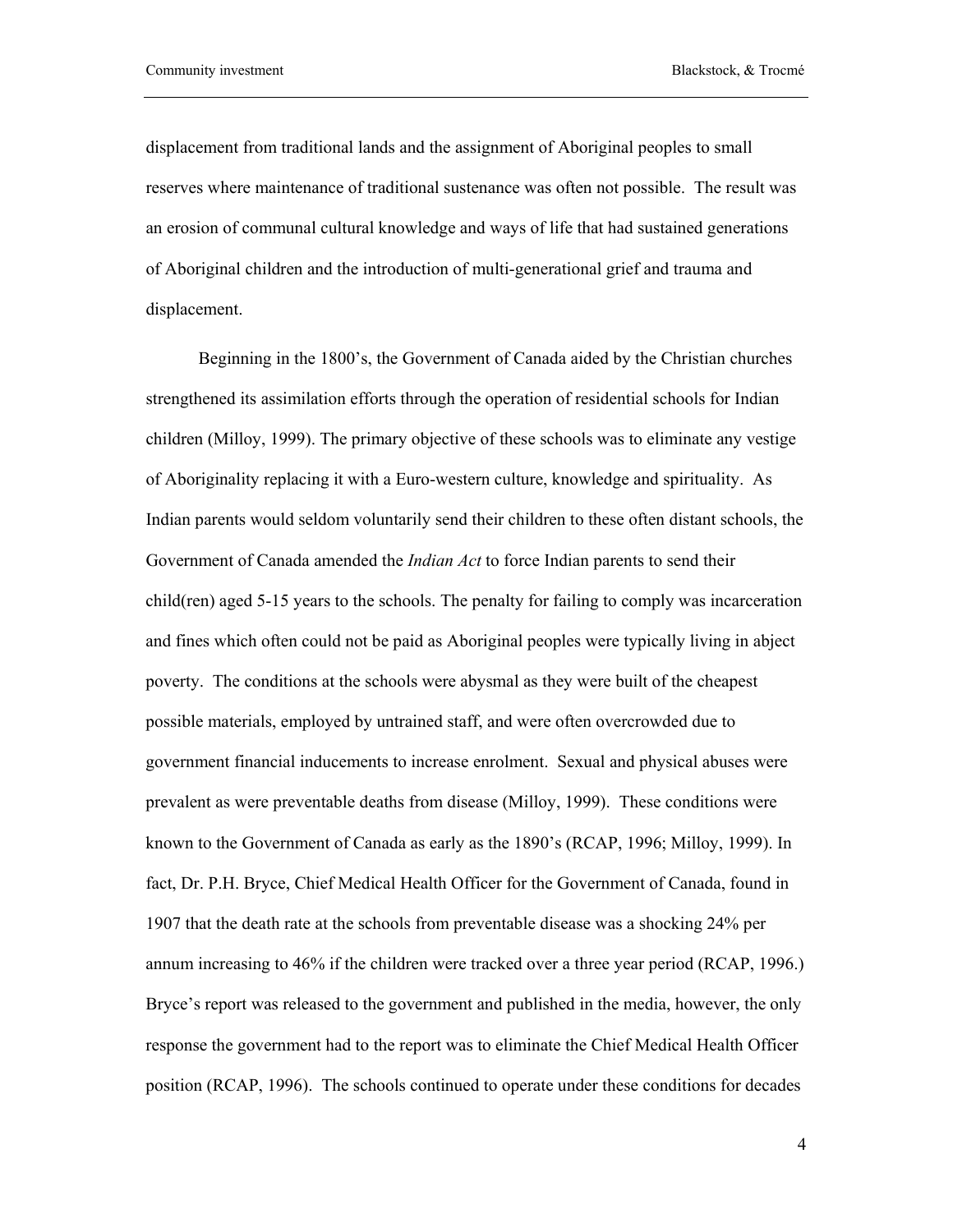with many schools opening cemeteries on school grounds to bury the children (Milloy, 1999).

Generations of children attended these schools. Separated from family, cultural and traditional teachings, the impact was devastating at the personal, kinship and community levels (Fornier & Crey, 1997). Children in residential schools did not experience healthy parental role modelling and as a result had a diminished capacity as adults to care for their children (Bennett & Blackstock, 2002). Although the schools began closing in the 1940's, it took over fifty years for the last residential school to close in Saskatchewan in 1996 - making it a very recent experience for many Aboriginal people (Department of Indian and Northern Affairs Canada [INAC], 2003).

#### **ABORIGINAL CHILD WELFARE IN CANADA**

The division of constitutional powers in Canada is such that the Provincial and Territorial governments carry the legal mandate and responsibility for providing child welfare services (Sinclair, Bala, Lilles & Blackstock, 2004). The provincial/territorial governments have responsibility for funding child welfare services off reserve whilst the federal government retains responsibility under the *Indian Act* to fund child welfare services provided on reserve to status Indian children.

Up until the mid 1950's, the only "child welfare" service provided to Aboriginal families and their children was residential school placement. Advocacy efforts by social workers lead to the expansion of provincial child welfare jurisdiction on reserves. The nature and extent of child welfare services provided to Aboriginal families resident on reserves varied according to the Province/Territory and local practice. It was not atypical for Aboriginal children to be placed in residential schools by child welfare authorities up until the early 1970's, nor was it unusual for child welfare services on reserve to be devoid of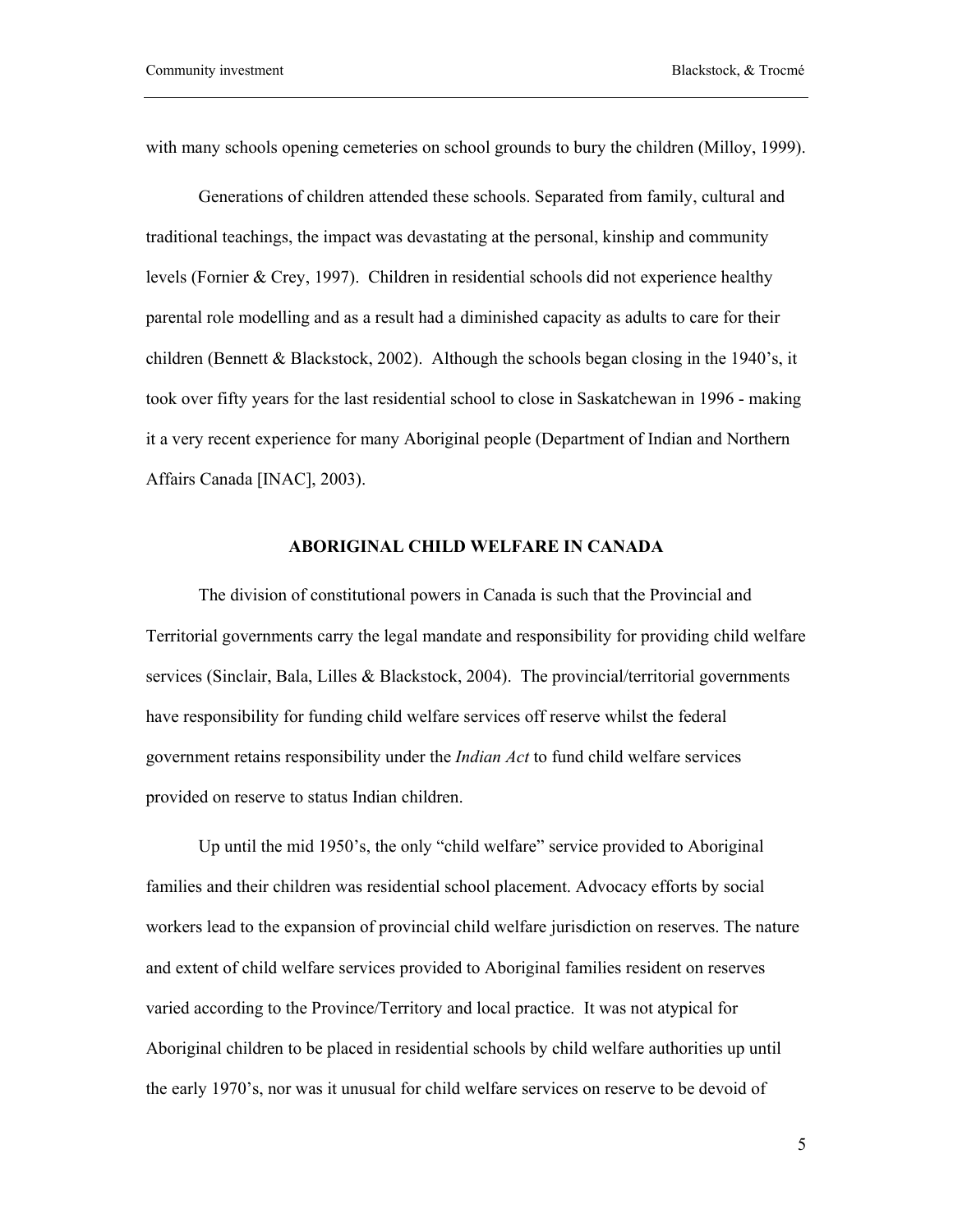prevention and family support relying instead on removal as the only response to child maltreatment (Aboriginal Justice Inquiry, 2001).

 Although there are incidents where interventions by child welfare authorities were experienced as positive by Aboriginal peoples, the overall impact of child welfare involvement with Aboriginal services has been discouraging. Social workers deprived of the information, skills and resources to address the poverty, disempowerment, multi-generational grief and loss of parenting knowledge defaulted to a practice of mass removals known as the 60's scoop (Aboriginal Justice Inquiry, 2001). The Royal Commission on Aboriginal Peoples (1996) notes a Department of Indian Affairs statistics indicating that over 11,000 status Indian children were placed for adoption between the years of 1960-1990. This statistic does not include children for whom Indian status had not been recorded or non-status Aboriginal children. In some cases buses were hired to remove large numbers of children from reserves often placing them in distant non-Aboriginal families. As the removals took place there was very little effort by child welfare authorities to address structural risk factors such as multi-generational trauma, poverty, unemployment and sub-standard housing conditions which were resulting in disproportionate rates of child abuse and neglect. There also was very little consideration of the influence of Euro-western child welfare legislation or social workers' values and beliefs on their child welfare decision making and planning for Aboriginal children and families (Union of BC Chiefs, 2002).

The sixties scoop, coupled with a growing movement within First Nations and Aboriginal communities to stem the tide of children and youth being placed outside their communities, motivated the development of First Nations child and family service agencies (Blackstock, 2003). The number of First Nations child and family agencies expanded in the early 1990's when the Federal government lifted a moratorium on the development of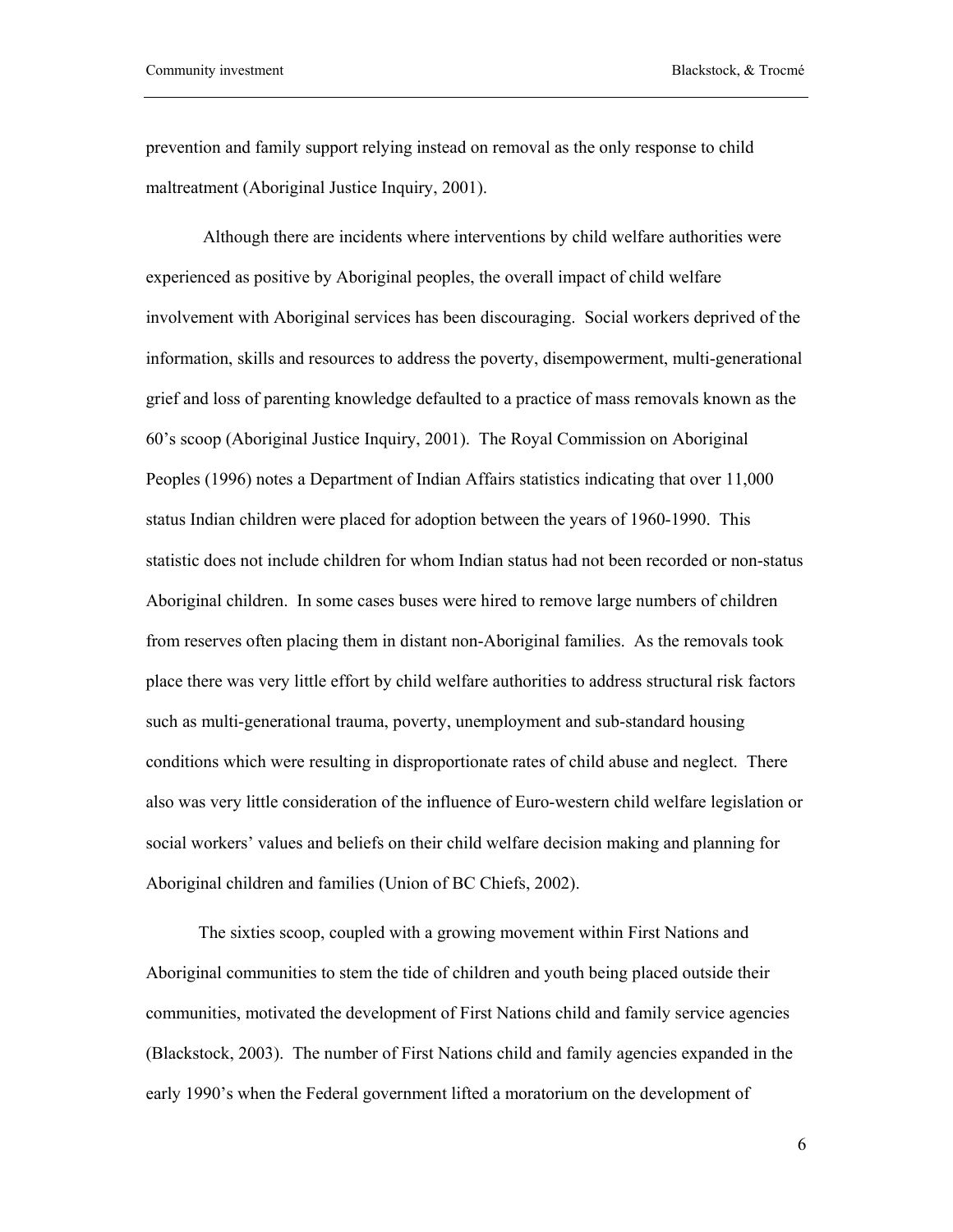Aboriginal child agencies serving on reserve residents and implemented a national funding formula known as Directive 20-1 Chapter 5 (with the exception of Ontario that operates under a separate funding agreement and agencies that had funding agreements that predated Directive 20-1). Directive 20-1 Chapter 5 (the Directive) provides funding for on reserve child welfare services only and requires that First Nations agencies work pursuant to provincial/territorial child welfare statutes – First Nations operating under their own child welfare jurisdiction therefore are not eligible for funding under this arrangement. It is important to emphasize that the Federal government will not fund services to First Nations children and families off reserve so many of these agencies are in the difficult position of only serving on reserve residents – deferring off reserve services to provincial/territorial child welfare agencies which may or may not offer culturally based services. A further complication of the Directive 20-1 funding regime is that funding levels are not linked to the content of provincial/territorial child welfare statutes meaning that as provinces and territories change their legislation there is no concordant review of funding levels to ensure that adequate resources are provided to First Nations child welfare agencies to meet new statutory responsibilities. A national review conducted in June of 2000 found that on average First Nations child and family service agencies receive 22% less funding per child than their provincial equivalents despite the documented higher child welfare needs on reserve (MacDonald & Ladd et. al., 2000).

The Directive, whilst facilitating the development of over 100 First Nations child and family service agencies serving on reserve communities, has been broadly criticized for its inequitable funding levels as compared to provincial child welfare providers and its emphasis on supporting child removal and placement versus allocating resources to support families and communities to safely care for their children at home (MacDonald & Ladd et al., 2000).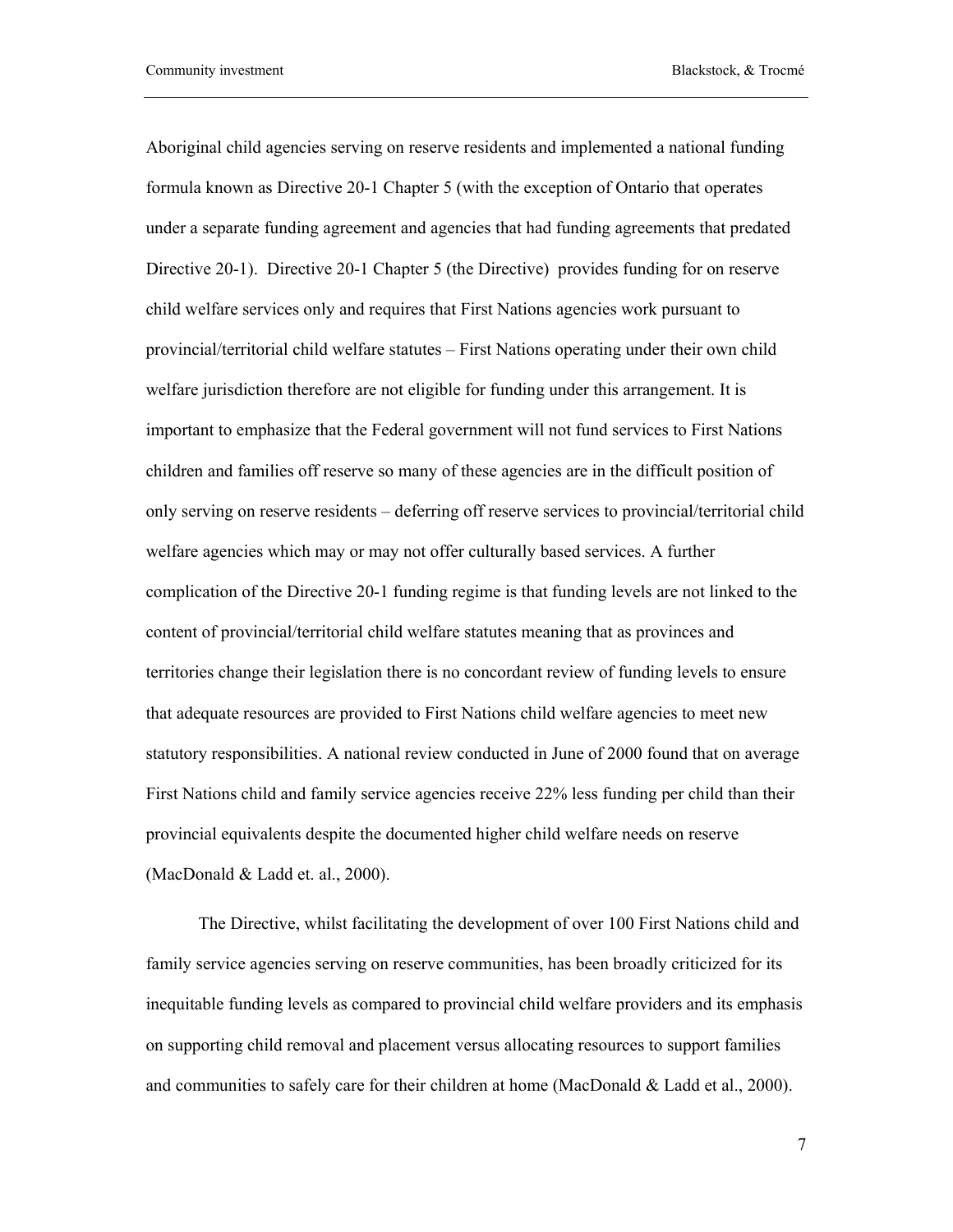First Nations child and family service agencies have, despite the barriers, been very successful in ensuring children are cared for in the community whenever possible and when placement outside of community is required steps are taken to ensure the child has access to cultural and linguistic services and to family whenever possible. Clearly, when culturally based structural supports are provided to Aboriginal children and families at risk, significant and sustained positive outcomes in child and family wellbeing can be expected. Furthermore, as the practices of First Nations child and family service agencies become known they have increasingly been recognized for the outstanding quality and innovation in service delivery. Some of these practices are discussed in detail in the chapter by MacDonald, Glode and Wien in this volume.

In parallel to the development of on-reserve agencies, off reserve child welfare agencies have started to develop in a number of provinces. In some cases First Nations child welfare agencies basically extend their mandates off reserve whereas other agencies are developed to meet the needs of Aboriginal people living off reserves. One of the most progressive movements is the Manitoba Aboriginal Justice Inquiry Child Welfare Initiative which will allow residents of Manitoba to chose which of four culturally based child welfare authorities they wish to be serviced by (Northern First Nations, Southern First Nations, Métis, or Mainstream). In this province where over 70% of the children in care are Aboriginal, 86% of families are choosing their culturally based authority (personal conversation with Elsie Flette, CEO of the Southern First Nations Child Welfare Authority, 2004). This model is extremely respectful to the cultural identity of clients and will be an important model to monitor over time.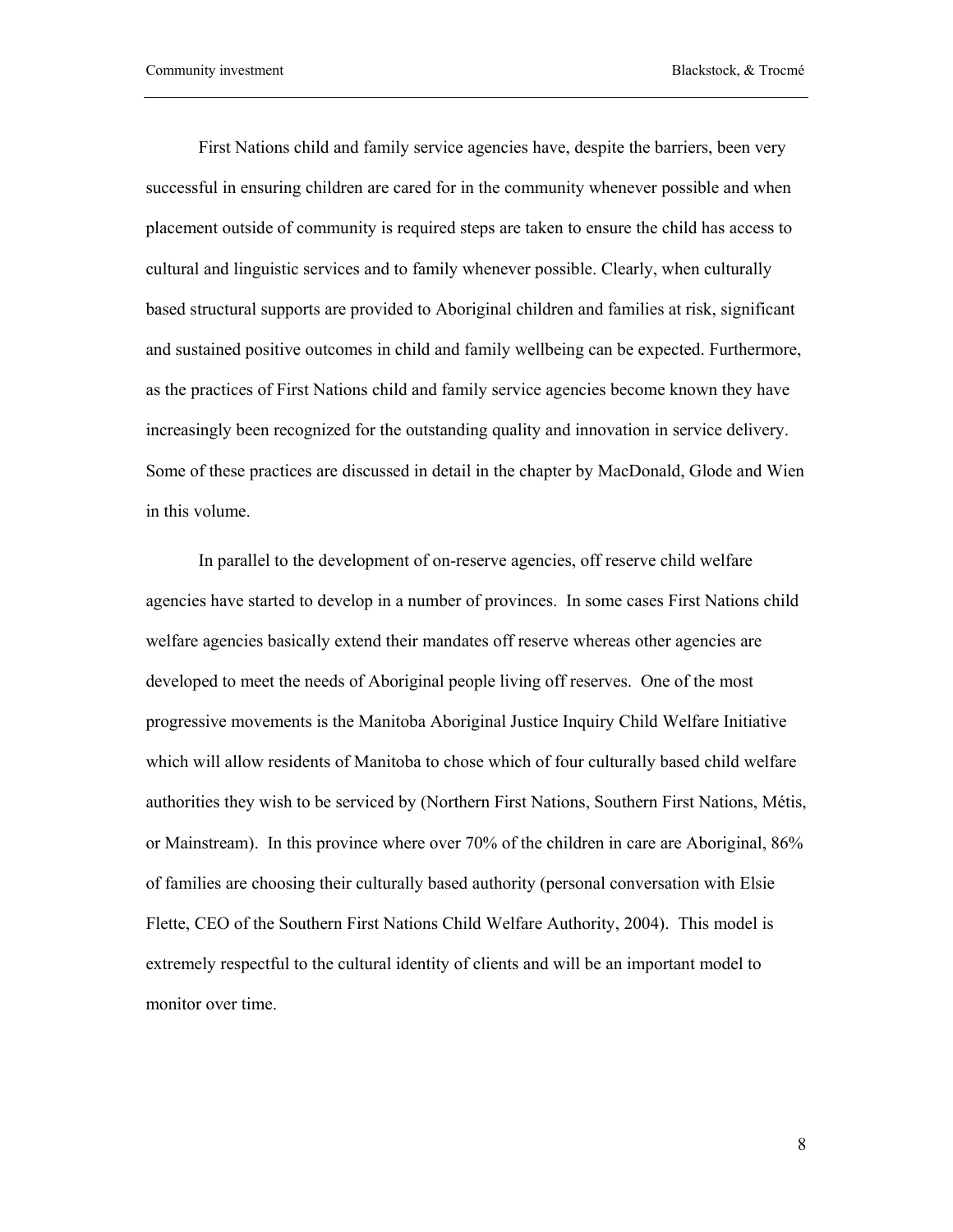## **A PROFILE OF ABORIGINAL CHILDREN RECEIVING CHILD WELFARE SERVICES**

To date there has been very little statistical information available about Aboriginal children and families receiving child welfare services (Blackstock, Clarke, Cullen, D'Hondt & Formsma, 2004). The 1998 Canadian Incidence Study of Reported Child Abuse and Neglect (CIS-98) was the first national study to examine the profile children and families coming into contact with the child welfare system. While the scope of the 1998 study does not allow for national estimates specific to the sub-set of Aboriginal children, the sample of Aboriginal children included in the study nevertheless represents the best source of data currently available. The material presented in this chapter is drawn from two previous analyses of this dataset (Trocmé, Knoke, & Blackstock, 2004; Blackstock, Trocmé, & Bennett, 2004). The data points to the importance of a broader conceptualization of child maltreatment, one that highlights the critical role that extended family and community supports can play in supporting children, young people and families at risk of maltreatment.

 The CIS-98 collected information directly from child welfare investigators on cases of reported child abuse or neglect. A multi-stage sampling design was used to track child maltreatment investigations conducted in 51 randomly selected sites, including 3 First Nations child and family service agencies, from October to December 1998. Data on Aboriginal heritage included three Aboriginal groupings: First Nations, Métis and Inuit. In addition, there were questions to determine if the child had status pursuant to the *Indian Act* and whether the parent lived on reserve. Data on Aboriginal status was not collected in the Quebec portion of the CIS-98 ( $N=2,309$ ), and was missing on a further 10 cases. Because the Aboriginal status of each investigated child was determined by the status of the biological parent(s) who were living with the child, children who did not reside with a biological parent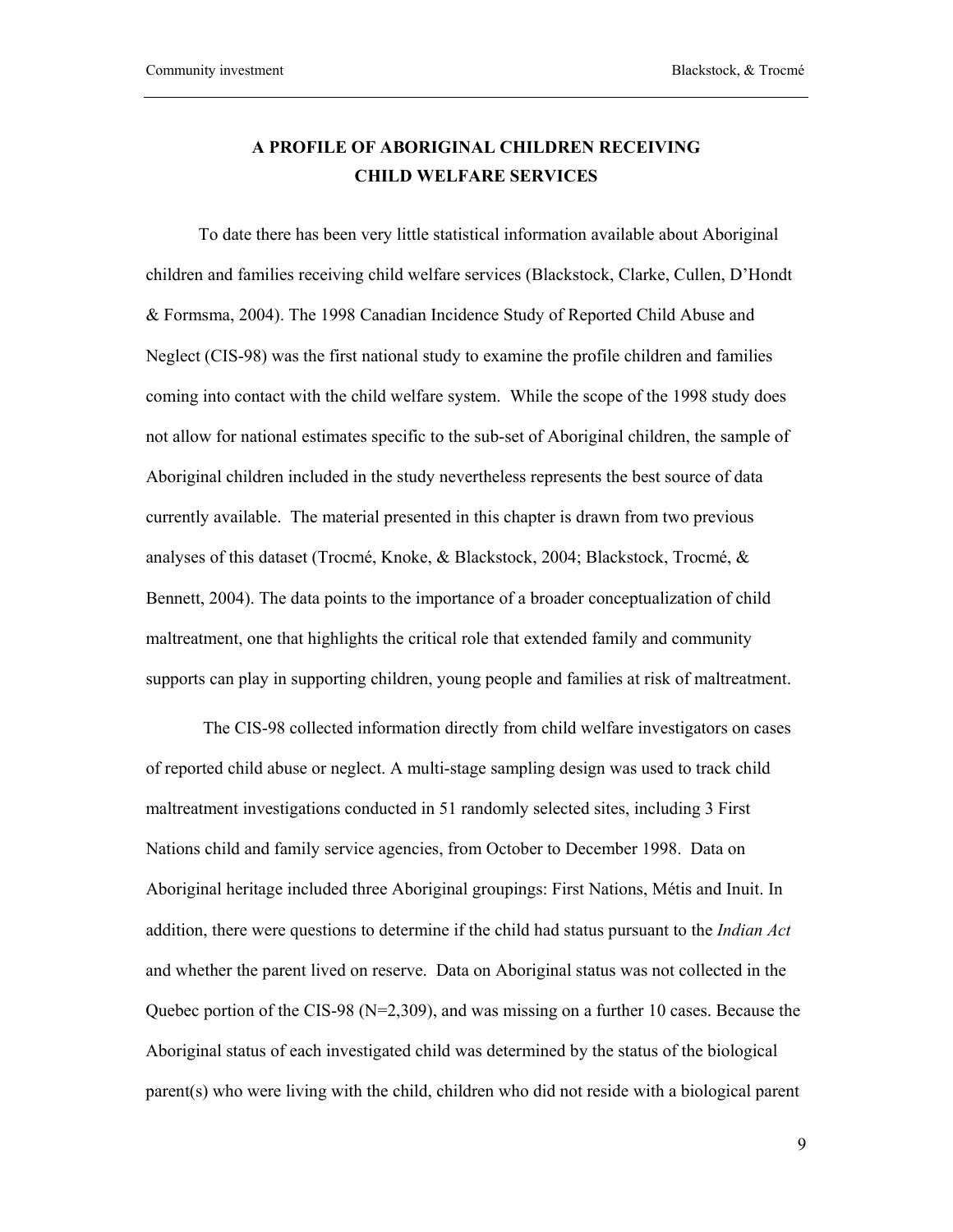$\overline{a}$ 

 $(N=225)$  were also excluded. Finally, unsubstantiated reports  $(N=1.969)$  were excluded from the analysis, leaving a sample of 3,159 cases where maltreatment had been substantiated or remained suspected.

#### *Aboriginal Cultural Identification*

Nineteen percent of victims of all cases of suspected or substantiated maltreatment in CIS-98 (614 of 3,149 children) were Aboriginal. According to the 1996 Statistics Canada Census figures, five percent of Canadians 15 years of age or younger were classified as Aboriginal, clearly indicating a possible over-representation  $\frac{1}{1}$  of Aboriginal children involved with child welfare authorities. Approximately two-thirds (64%) of Aboriginal children were classified as First Nations, many of whom lived off reserve, a distribution similar to the 1996 Census Canada estimates indicating that 69% of Aboriginal children under 16 were classified as "North American Indian". The relatively large proportion of First Nations children within the Aboriginal service population is consistent with child in care data from British Columbia, indicating that 87% of the Aboriginal children in care are First Nations (status and non status) with Metis and Inuit children representing 12% and 1% respectively (Ministry for Child and Family Development, 2002). Similar figures are reported in Manitoba where First Nations children are over represented amongst other Aboriginal and non-Aboriginal children in the child welfare system (Stevens, 2003).

<sup>&</sup>lt;sup>1</sup> Because the scope of the CIS-98 does not allow for precise national estimates, the comparison between the profile of children in the CIS sample and national census data should be interpreted with some caution.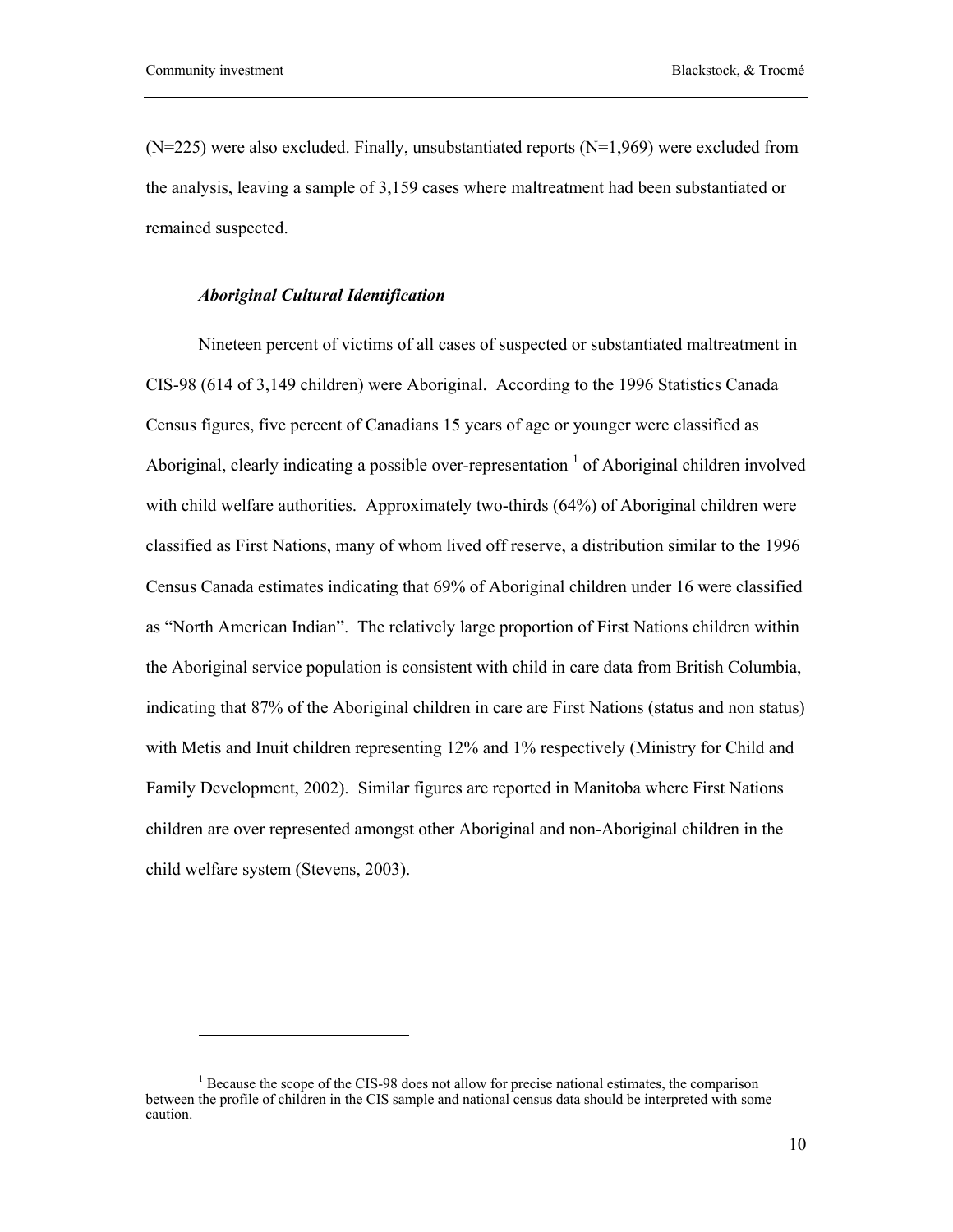|                                       | # of<br>investigations | % of all<br>cases | % of Aboriginal cases<br>(excluding Non-<br>Aboriginals) |
|---------------------------------------|------------------------|-------------------|----------------------------------------------------------|
| Aboriginal                            | 614                    | 19%               |                                                          |
| First-Nations on-reserve              | 120                    |                   | 27%                                                      |
| First-Nations status, off reserve     | 150                    |                   | 34%                                                      |
| First-Nations non-status, off reserve | 14                     |                   | $3\%$                                                    |
| Metis                                 | 37                     |                   | 8%                                                       |
| Inuit                                 | 42                     |                   | 10%                                                      |
| Other                                 | 78                     |                   | 18%                                                      |
| Unsure/no answer                      | 173                    |                   |                                                          |
| Non-Aboriginal                        | 2,114                  | 67%               |                                                          |
| Other Minority                        | 431                    | 14%               |                                                          |
| <b>Total</b>                          | 3,159                  |                   |                                                          |

**Table 1: Aboriginal status and Visible Minority background for cases of substantiated and suspected maltreatment, 1998 (CIS-98\*, N=3,159)** 

**% of all** 

\* Unweighted sample, excludes: (1) investigations in Quebec (N=2,309), where aboriginal and ethnic identity data were not collected,  $(2)$  cases of children not residing with a biological parent  $(N=225)$ ,  $(3)$ unsubstantiated investigations ( $N=1, 969$ ) and (4) other eligible cases where aboriginal and ethnic identity data were missing (N=10).

#### *Forms of Maltreatment*

 $\overline{\phantom{a}}$ 

Well over half (61%) of the Aboriginal cases of substantiated or suspected maltreatment primarily<sup>2</sup> involved some form of neglect whereas neglect was found in only half as many non-Aboriginal cases (Table 2). Most cases of were categorized as failure to supervise/failure to protect resulting in either physical harm or risk of physical harm to the child. There was no differentiation between failure to protect and failure to supervise in CIS primary form of maltreatment reporting categories so it not possible to determine what proportion of these cases were failure to protect which suggests a more conscious decision to versus failure to supervise which suggests a passive decision to neglect the child's needs.

 $2^2$  The CIS tracked up to three forms of maltreatment for investigated each child in the sample. The primary form was defined as the type of maltreatment considered to best characterizing the major investigation concern.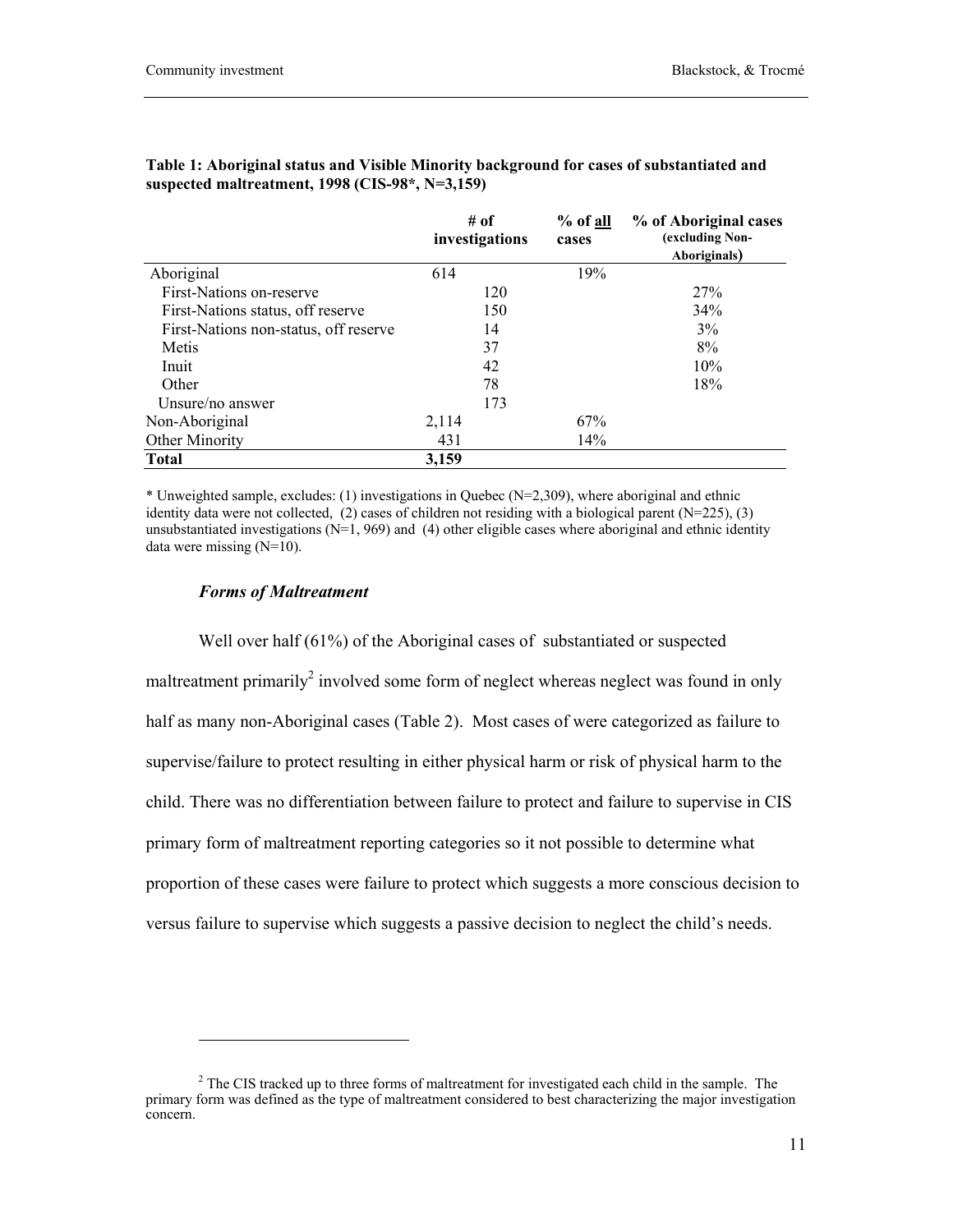┓

| chisq=244.31, df=8, $p<001$                                                                                                                                                     | Aboriginal | Non-<br>Aboriginal | Other visible<br>minority |
|---------------------------------------------------------------------------------------------------------------------------------------------------------------------------------|------------|--------------------|---------------------------|
|                                                                                                                                                                                 |            |                    |                           |
| Physical abuse, punishment                                                                                                                                                      | 8%         | 22%                | 35%                       |
| Physical abuse, other                                                                                                                                                           | 8%         | 12%                | 11%                       |
| Sexual abuse                                                                                                                                                                    | 5%         | 10%                | 5%                        |
| Failure to supervise child at risk of<br>physical harm                                                                                                                          | 41%        | 17%                | 19%                       |
| Physical neglect (failure to provide adequate<br>physical care)                                                                                                                 | 7%         | 5%                 | 4%                        |
| Other neglect (failure to supervise child at risk of<br>sexual abuse, medical neglect, failure to provide treatment,<br>educational neglect, emotional neglect and abandonment) | 11%        | 9%                 | 9%                        |
| <b>Emotional Maltreatment</b>                                                                                                                                                   | 7%         | 11%                | 6%                        |
| Exposure to domestic violence                                                                                                                                                   | 9%         | 14%                | 13%                       |
| <b>Total</b>                                                                                                                                                                    | 614        | 2,114              | 431                       |
| * Unweighted sample, excludes: (1) investigations in Quebec ( $N=2,309$ ), where aboriginal and ethnic                                                                          |            |                    |                           |

| Table 2: Primary form of maltreatment by Aboriginal status for substantiated or |  |
|---------------------------------------------------------------------------------|--|
| suspected maltreatment $1998$ CIS* (N=3,159)                                    |  |

(3) unsubstantiated investigations  $(N=1, 969)$  and (4) other eligible cases where aboriginal and ethnic identity data were missing (N=10). The larger proportion of neglect cases is not surprising given the impacts of

residential schools in separating children from parental and community systems of care (Indian Residential Schools Survivor Society, 2002; Earle & Cross, 2001). This coupled with the high incidence of failure to protect/failure to supervise cases suggests that a deployment of resources to specifically address neglect, and its related undercurrents of poverty, inadequate housing and substance misuse, may be advised as a means of decreasing the numbers of Aboriginal children in the child welfare system. This type of investment would be consistent with First Nations' request that child welfare be positioned within a community development framework that considers some of the etiological drivers of child maltreatment such as poverty, social isolation, racism and socio-economic exclusion (Blackstock, Clarke, Cullen, D'Hondt, & Formsma, 2004; MacDonald et.al. 2000).

Non-Aboriginal cases were much more likely to involve physical abuse, most notably punishment- related abuse which accounted for 35% of cases involving Visible Minority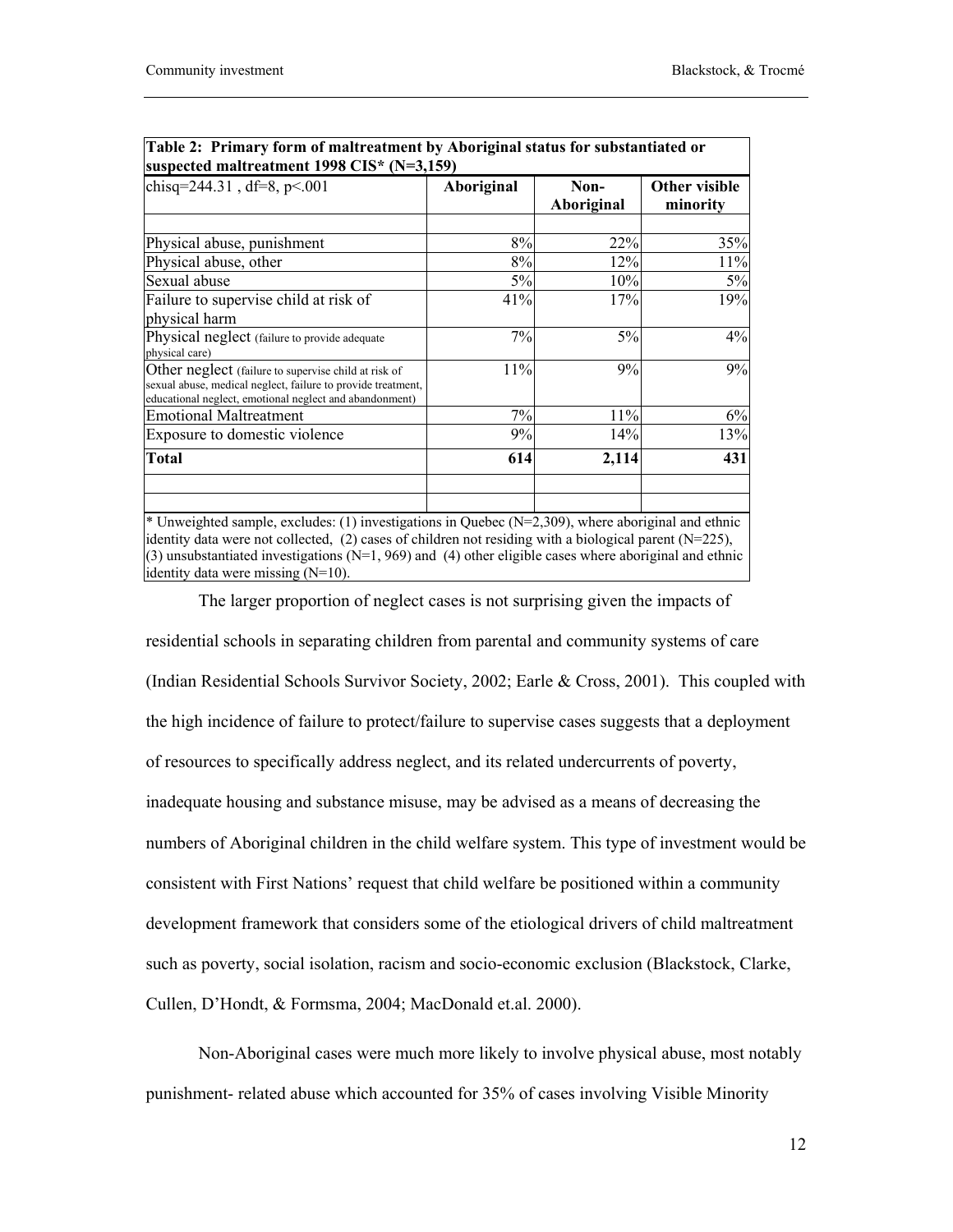families and 22% of non-Aboriginal families. Sexual abuse was not noted as often in Aboriginal cases, a finding consistent with the analysis of Dr. Kathleen Earle of the secondary data from the Department of Health and Human Services archived data at Cornell University indicating that sexual and physical abuse rates were lower for Indian and Alaskan Native children in the United States (Earle and Cross, 2001).

|      | Non-Aboriginal | Other visible<br>minority                                                                                                                                                                                                                                                                                                                                             |
|------|----------------|-----------------------------------------------------------------------------------------------------------------------------------------------------------------------------------------------------------------------------------------------------------------------------------------------------------------------------------------------------------------------|
| 7.33 | 7.93           | 7.69                                                                                                                                                                                                                                                                                                                                                                  |
|      | 20%            | 21%                                                                                                                                                                                                                                                                                                                                                                   |
|      | 27%            | 29%                                                                                                                                                                                                                                                                                                                                                                   |
|      | 26%            | 25%                                                                                                                                                                                                                                                                                                                                                                   |
| 24%  | 27%            | 25%                                                                                                                                                                                                                                                                                                                                                                   |
|      | 2,114          | 431                                                                                                                                                                                                                                                                                                                                                                   |
|      |                |                                                                                                                                                                                                                                                                                                                                                                       |
|      |                | 26%<br>26%<br>25%<br>614<br>* Unweighted sample, excludes: (1) investigations in Quebec ( $N=2,309$ ), where aboriginal and ethnic<br>identity data were not collected, $(2)$ cases of children not residing with a biological parent (N=225), (3)<br>unsubstantiated investigations ( $N=1$ , 969) and (4) other eligible cases where aboriginal and ethnic identity |

## *Child Characteristics*

Aboriginal children were on average slightly younger (mean age  $= 7.33$  years) than their non-Aboriginal counterparts (mean age = 7.93 years,  $F=4.38$ ,  $df=2$ ,  $p<.05$ ). As reflected in Table 3, the greatest difference was with the larger proportion of children in the birth to 3 year old category.

Table 4 presents child functioning rating provided by the investigating social workers using a simple checklist of problems they had noted during their investigation.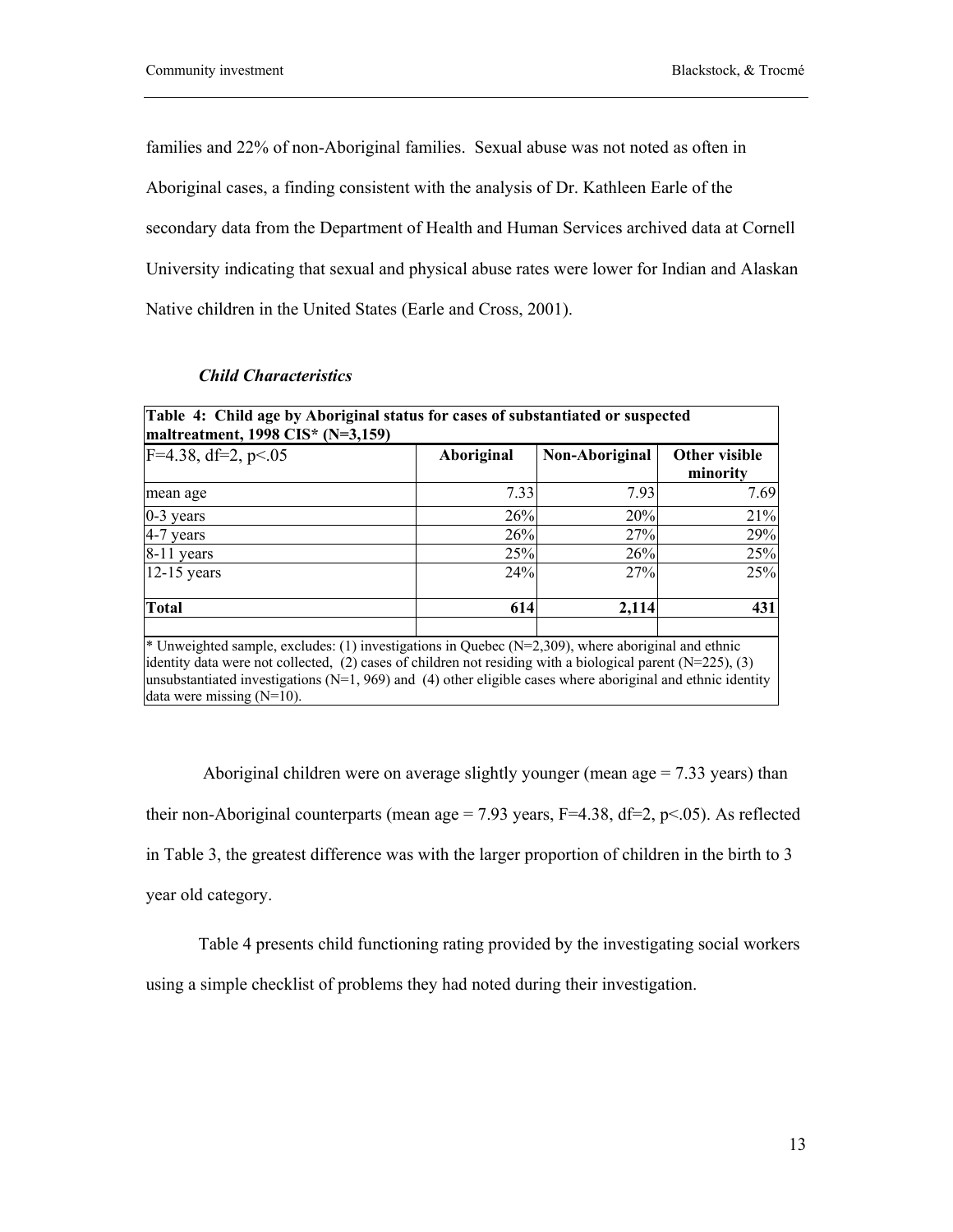|                                          |        | Aboriginal | Non-<br>Aboriginal | Other visible<br>minority |
|------------------------------------------|--------|------------|--------------------|---------------------------|
|                                          |        |            |                    |                           |
| Developmental disability                 | ns     | 2%         | 3%                 | 3%                        |
| Health condition                         | ns     | 3%         | 4%                 | 4%                        |
| Substance abuse related birth defect     | p<.001 | 7%         | 2%                 | $<1\%$                    |
| Depression or anxiety                    | p<.001 | 9%         | 12%                | 6%                        |
| Self-harming behaviour                   | p<.05  | 5%         | 4%                 | 2%                        |
| Behaviour problem                        | p<.001 | 18%        | 25%                | 18%                       |
| Negative peer involvement                | ns     | 11%        | 11%                | 8%                        |
| Violence towards others                  | p<01   | 7%         | 9%                 | 4%                        |
| Substance abuse                          | p<.001 | 7%         | 4%                 | 3%                        |
| Running away (multiple incidents)        | ns     | 4%         | 3%                 | 3%                        |
| Inappropriate sexual behaviour           | ns     | 3%         | $4\%$              | 2%                        |
| Special education class                  | ns     | 4%         | 6%                 | 6%                        |
| Irregular school attendance              | p<.001 | 15%        | 10%                | $6\%$                     |
| Criminal/YO involvement                  | ns     | 3%         | 2%                 | 2%                        |
| One or more child function concern noted | p<.01  | 44%        | 46%                | 37%                       |
| <b>Total</b>                             |        | 614        | 2,114              | 431                       |

| Table 4: Child functioning by Aboriginal status for substantiated or suspected maltreatment |  |
|---------------------------------------------------------------------------------------------|--|
| 1998 CIS* $(N=3.159)$                                                                       |  |

investigations  $(N=1, 969)$  and (4) other eligible cases where aboriginal and ethnic identity data were missing  $(N=10)$ .

Overall, there are few significant differences between the Aboriginal, non-Aboriginal and Visible Minority children, with the exception of substance abuse related birth defects and the child's own substance abuse being noted more often for Aboriginal children, and behaviour problems and attending special education classes being noted less often. The higher rate of substance abuse related birth defects amongst the Aboriginal children, 7%, versus 2% for non Aboriginal children, is consistent with reports from studies suggesting that the rates of fetal alcohol syndrome and fetal alcohol affect amongst Aboriginal children may be significantly higher than the estimated incidents of 1-3 per 1,000 live births in the population overall (Blackstock, Clarke, Cullen, D'Hondt, & Formsma, 2004; Health Canada, 2003). The overall similarity in levels of functioning between Aboriginal as non-Aboriginal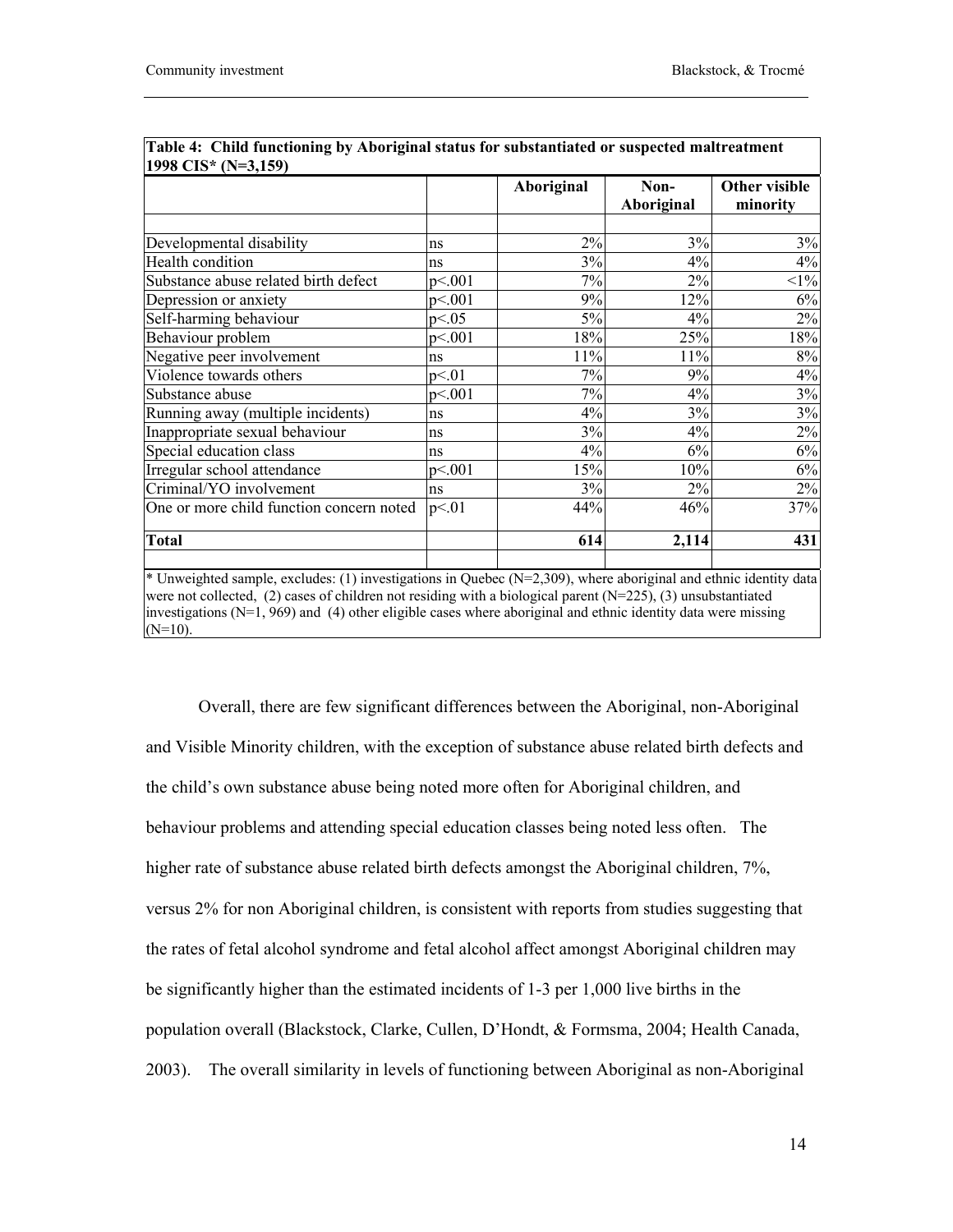children coupled with the significant disproportionate representation of Aboriginal children in care suggests that child functioning may not be a significant factor informing child removal decision making. This raises the possibility that social workers are disproportionately focusing on family and community conditions as factors in removal – however as the sample size in the present study is relatively small this matter deserves more concentrated study.

## *Household characteristics*

Fifty one percent of non-Aboriginal families were headed by single parents contrasted with 57% of Aboriginal families in the sample. Of single parent families, 90% of Aboriginal families were headed by single mothers versus 86% of their non-Aboriginal counterparts. The Canadian Mortgage and Housing Corporation reports that based on 1997 data, one in five Aboriginal families living off reserve were headed by single parents, predominantly women, and of these 62% were in core housing need (Canada Mortgage and Housing Corporation, July 1997). This information coupled with the higher incidence of neglect in Aboriginal communities indicated in the CIS, may partially explain why Aboriginal mothers were identified as the alleged perpetrators of child maltreatment amongst single parent families in 78% of cases versus 56% for her non-Aboriginal counterparts.

|                                                  |        | Aboriginal | Non-<br>Aboriginal | Other visible<br>minority |
|--------------------------------------------------|--------|------------|--------------------|---------------------------|
| Age of Caregiver A (% 30 yrs of age or<br>under) | p<.001 | 48.2       | 34.3               | 29.3                      |
| Single parent                                    | p<.001 | 57%        | 51%                | 41%                       |
| Social assistance or other benefits              | p< 001 | 59%        | 38%                | 33%                       |
| Rental housing                                   | p< 001 | 23%        | 8%                 | 16%                       |
| One move within last six months                  |        | 24%        | 24%                | 18%                       |
| Two or more moves in last six months             | p<.001 | 21%        | 10%                | 6%                        |
| Unsafe housing                                   | p<.05  | 9%         | 6%                 | 4%                        |
| Total                                            |        | 614        | 2,114              | 431                       |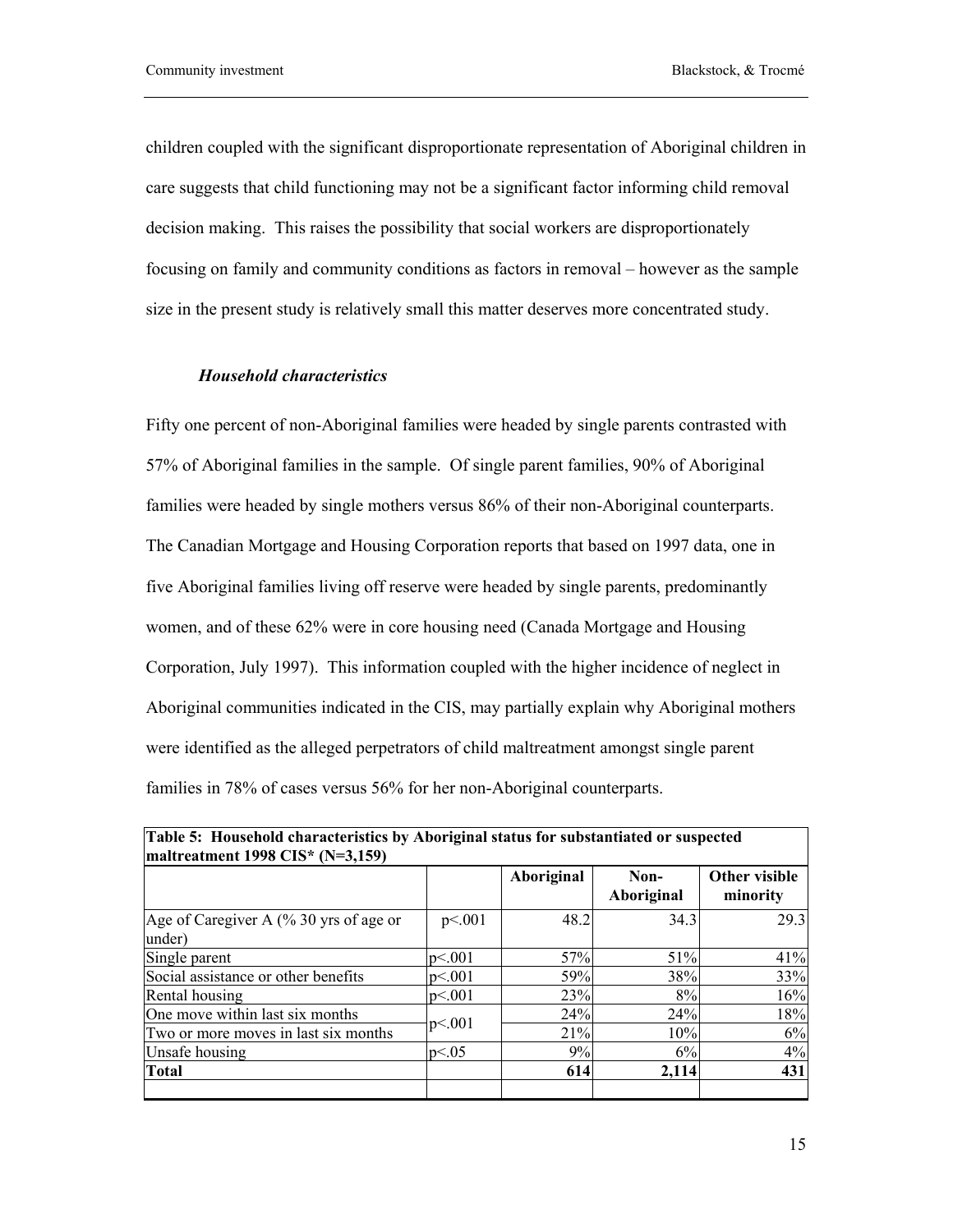\* Unweighted sample, excludes: (1) investigations in Quebec (N=2,309), where aboriginal and ethnic identity data were not collected, (2) cases of children not residing with a biological parent ( $N=225$ ), (3) unsubstantiated investigations ( $N=1, 969$ ) and (4) other eligible cases where aboriginal and ethnic identity data were missing  $(N=10)$ .

Social benefits were the main source of income for 60% of Aboriginal families in the sample as contrasted with the 21% rate of non-Aboriginal families, 61% of whom had access to full-time employment. These findings are echoed by the Government of Manitoba Aboriginal and Northern Affairs report *People in Manitoba 2000* examining poverty rates for off reserve Aboriginal families which found that 63% of Aboriginal families in Manitoba live below the poverty line whilst 53% of Aboriginal children live below the poverty line nationally. Poverty rates for Aboriginal children remain significantly higher (52.1%) even when contrasted with poverty rates for other marginalized groups such as visible minority children at 42.7% and children with disabilities at 23% (Anderson, 2003).

In terms of on-reserve poverty rates, Beavon and Cooke (2002) found that based on 1995 data, the average income of a status Indian on reserve was \$7,165 whereas the average income for a status Indian living off reserve was \$9,365 per annum. Overall calculations using the Human Development Index in this same study would place First Nations on reserve along side citizens of Brazil and Peru in terms of quality of life.

Aboriginal families in the sample were more likely to live in rental housing than their non-Aboriginal counterparts. Nearly half (46%) of the Aboriginal families had moved in the last six months, with 21% having moved two times or more, double the rate noted for their non-Aboriginal counterparts. The instability of Aboriginal families' housing arrangements further compounds the lack of employment and high level of poverty faced by Aboriginal people in Canada. Somewhat surprisingly, investigating social workers noted only a slight,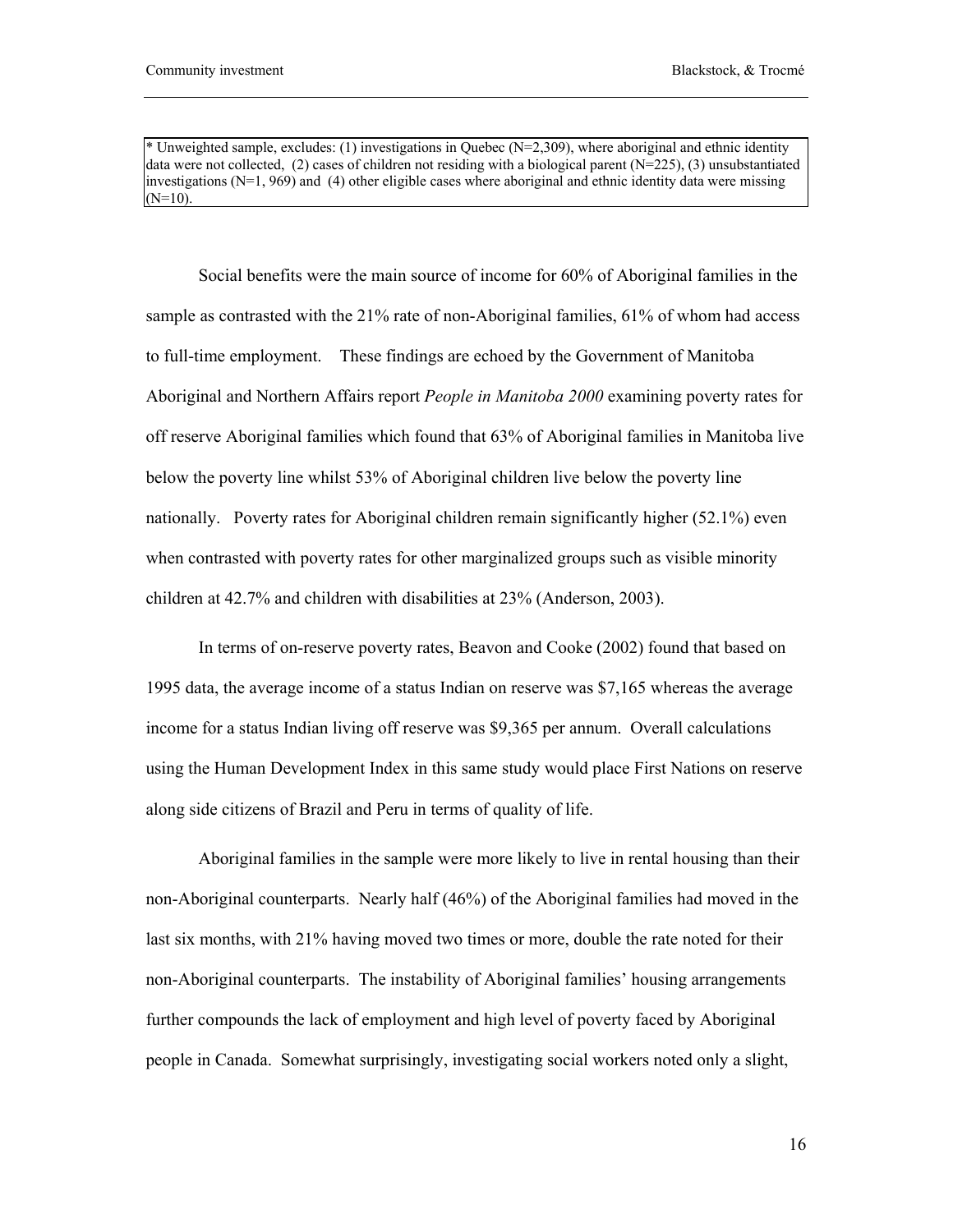but statistically significant, difference in unsafe housing conditions of Aboriginal families and non- Aboriginal families, with Aboriginal families residing in unsafe homes in 9% of cases and their non-Aboriginal counterparts in 6% of cases. This finding is inconsistent with other studies that have found that Aboriginal families are much more likely to live in overcrowded and inadequate housing. For example, findings of a national consultation conducted by the Inuit Tapiriit Kanatami organization in 2001 indicated that 8,000 housing units were required to meet the immediate housing needs of the Inuit (Inuit Tapiriit Kantami, 2003). In addition, 1989 report commissioned by the Department of Indian Affairs and Northern Development notes that the number of First Nations peoples on reserve living in crowded dwellings was sixteen times the national average and that the condition of the housing was also problematic with 38% of homes on reserve lacking central heating (Hagey, Larocque & McBride, 1989).

As noted by the Campaign 2000 (2003), food security is also a problem as national data indicate that Aboriginal peoples are four times as likely to report experiencing hunger than their non Aboriginal counterparts.

#### *Caregiver functioning*

Investigating workers completed a brief checklist identifying caregiver functioning issues that they had noted during their investigation. Over 90 percent (94%) of Aboriginal caregivers were reported as experiencing at least one functioning concern, compared to 73% of non-Aboriginal caregivers and 66% of other visible minority caregivers.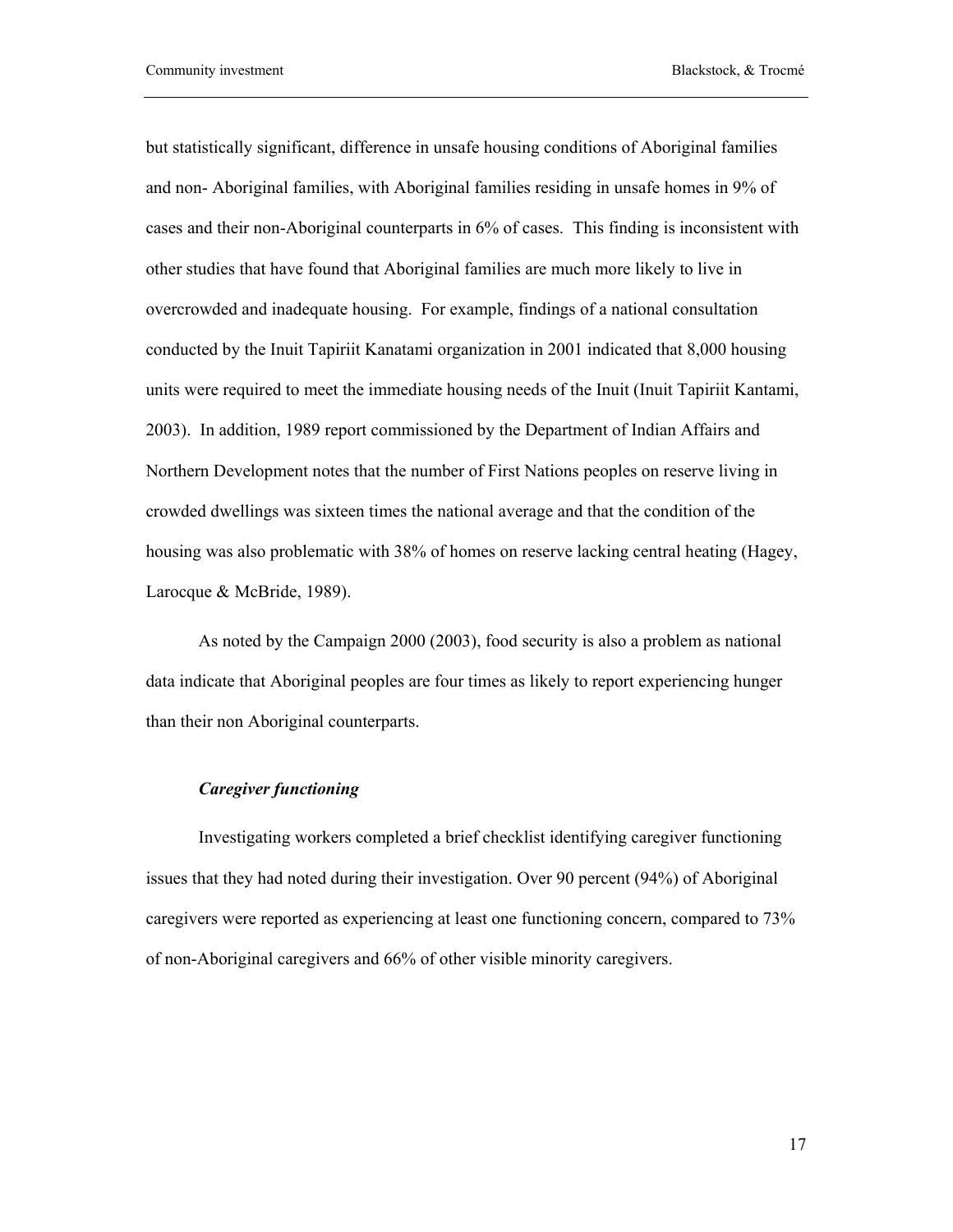| 1998 CIS* (N=3,159)               |              |            |                    |                           |  |
|-----------------------------------|--------------|------------|--------------------|---------------------------|--|
|                                   |              | Aboriginal | Non-<br>Aboriginal | Other visible<br>minority |  |
| Caregiver Maltreated as Child     | $P = 001$    | 51.3%      | 30.6%              | 19.3%                     |  |
| <b>Parental Concerns</b>          |              |            |                    |                           |  |
| Alcohol abuse                     | p<.001       | 72%        | 27%                | 15%                       |  |
| Drug abuse                        | p<.001       | 31%        | 15%                | 10%                       |  |
| Criminal activity                 | p<.001       | 21%        | 11%                | 11%                       |  |
| Cognitive impairment              | p<.001       | 9%         | 6%                 | 3%                        |  |
| Mental health problems            | p<01         | 25%        | 28%                | 17%                       |  |
| Physical health problems          | ns           | 8%         | 7%                 | 6%                        |  |
| Lack of social supports           | ns           | 37%        | 33%                | 34%                       |  |
| Domestic Violence                 | $P \le 0.01$ | 37%        | 27%                | 31%                       |  |
| One or more parent concerns noted | p<.001       | 94%        | 73%                | 66%                       |  |
| Total                             |              | 614        | 2,114              | 431                       |  |

| Table 6: Parent risk factors by Aboriginal status for substantiated or suspected maltreatment |  |
|-----------------------------------------------------------------------------------------------|--|
| $1998$ CIS* (N=3.159)                                                                         |  |

\* Unweighted sample, excludes: (1) investigations in Quebec (N=2,309), where aboriginal and ethnic identity data were not collected, (2) cases of children not residing with a biological parent (N=225), (3) unsubstantiated investigations ( $N=1, 969$ ) and (4) other eligible cases where aboriginal and ethnic identity data were missing  $(N=10)$ .

The problem that constituted the most frequent concern for Aboriginal families in the sample was alcohol abuse, reported for 72% of Aboriginal caregivers as compared to 27% of the non-Aboriginal families and 15% of the other visible minority families. Drug abuse was noted twice as often for Aboriginal caregivers than for non-Aboriginal caregivers. The overrepresentation of alcohol and drug abuse in this sample is consistent with the Department of Indian and Northern Affairs report that 62% of First Nations people aged 15 and over report that alcohol abuse is a problem in their community whilst 48% report drug abuse as a concern (INAC, 2003).

Criminal activity by the caregiver was reported in 21% of Aboriginal homes whereas it was reported in 11% of non-Aboriginal homes. This rate is consistent with research by Foran (1995) for Corrections Canada indicating that although Aboriginal peoples constitute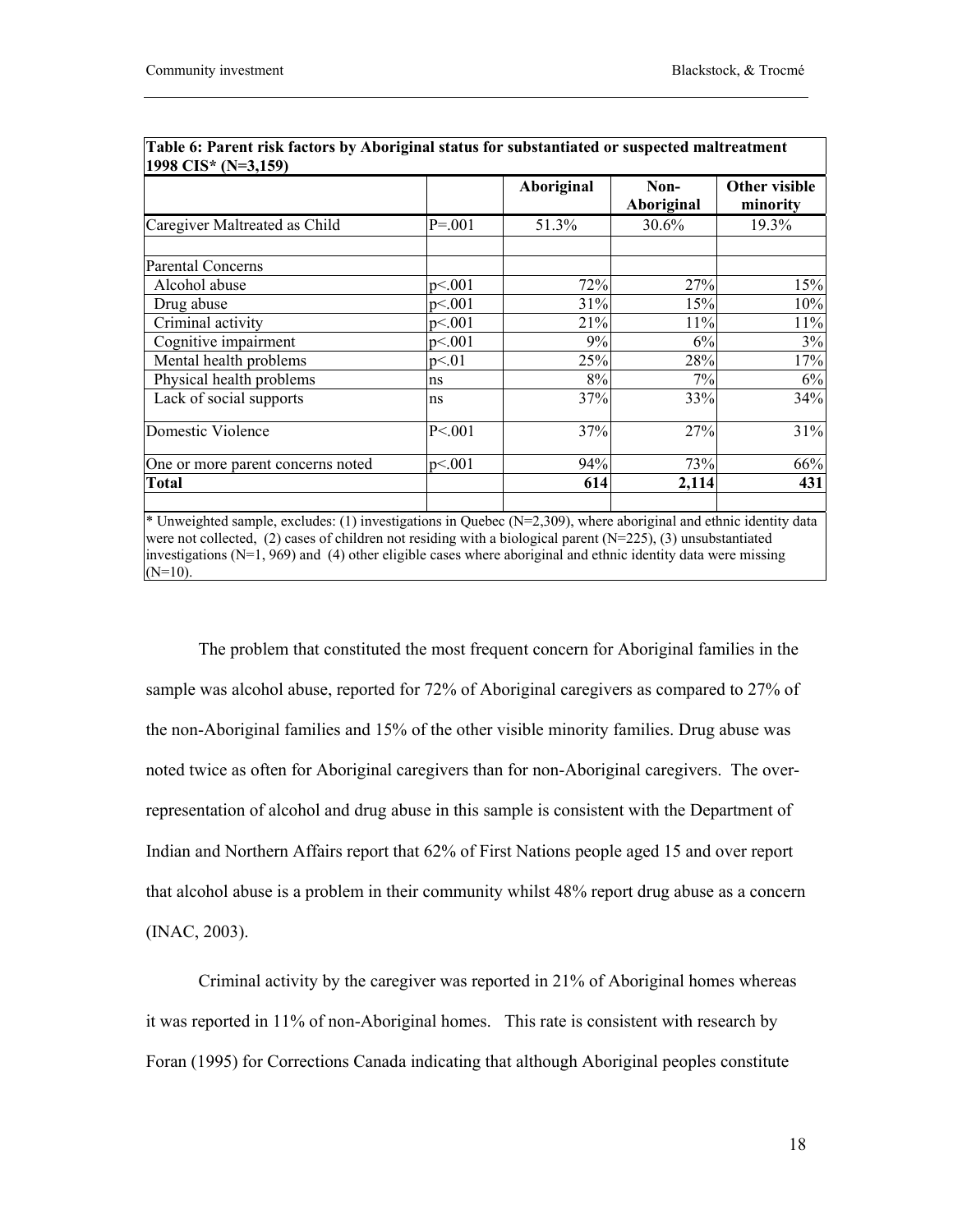3% of the population, they compose 17% of men and 26% of women who are incarcerated.

Differences were less marked, but nevertheless generally statistically significant with respect to rates of caregiver mental illness, cognitive functioning, and physical health problems. There was no significant difference in lack of social supports between Aboriginal families (37%) and non-Aboriginal families (33%). It is important to note that data regarding the cultural match of social supports was not collected in the CIS.

## *Ongoing Child Welfare Services*

The service response, from provision of services to out of home placement, was dramatically different for Aboriginal children and their families. Cases of substantiated or suspected maltreatment involving Aboriginal families were significantly more likely to have been previously opened for services and more likely to remain open for ongoing services after the investigation. Over 70% of Aboriginal cases had been previously opened compared to 48% of non-Aboriginal and 32% of Visible Minority cases. On-going services were provided to 55% of Aboriginal cases, compared to 42% of non-Aboriginal ones. The rate of admissions to formal out of home placements was twice as high for Aboriginal children (14% vs. 7%) and the rate of informal placement was three times as high. Applications to child welfare court were also higher for Aboriginal children compared to non-Aboriginal children, although they were by far the highest for other visible minority children.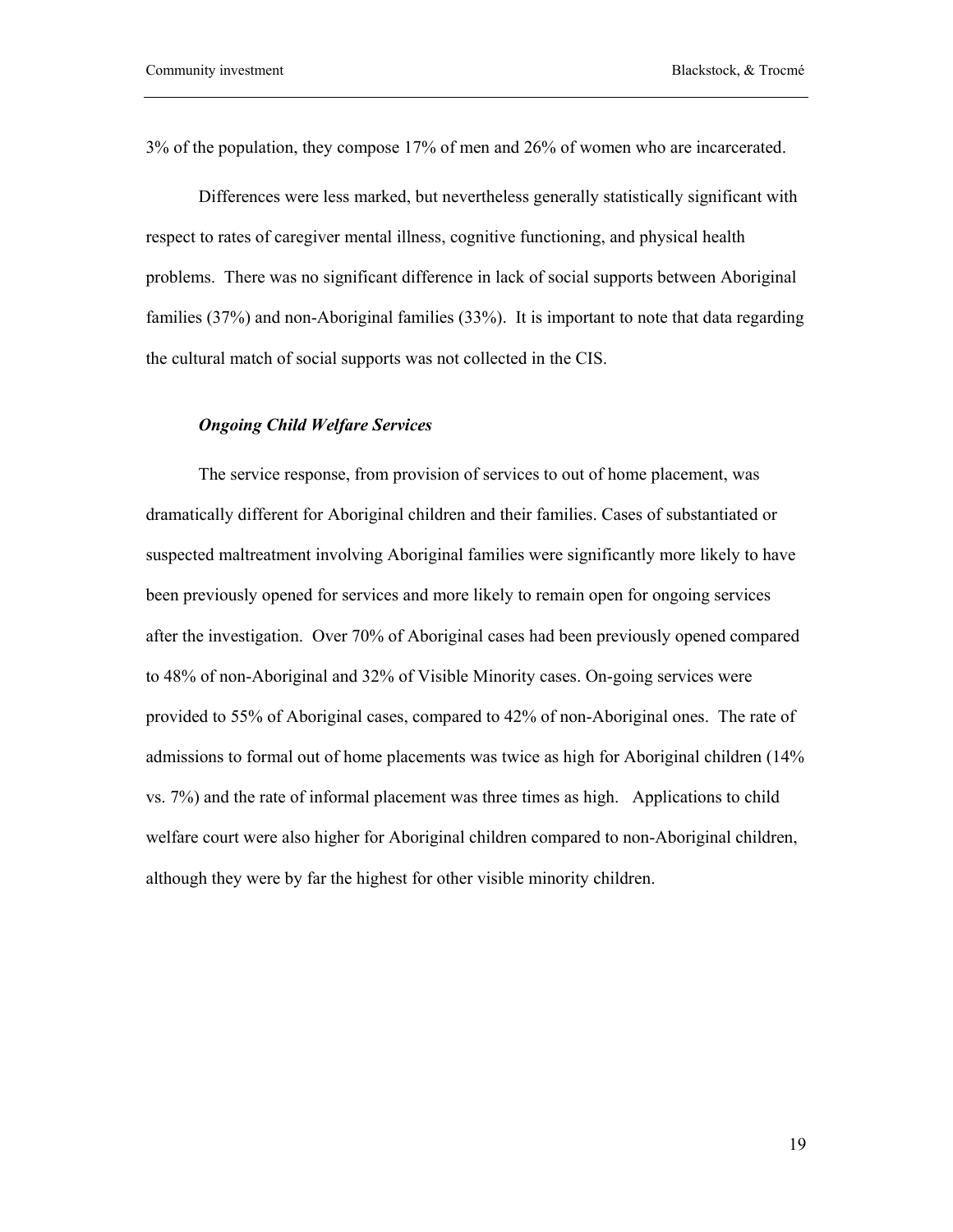**Table 7: Service response by Aboriginal service provider for substantiated or suspected** 

**maltreatment 1998 CIS\* (N=3,159)**

|                                                                                                                                                                                                                                                                  |        | Aboriginal | Non-<br>Aboriginal | <b>Other</b><br>visible<br>minority |
|------------------------------------------------------------------------------------------------------------------------------------------------------------------------------------------------------------------------------------------------------------------|--------|------------|--------------------|-------------------------------------|
| Previously opened case (child)                                                                                                                                                                                                                                   | p<.001 | 71%        | 48%                | 32%                                 |
| Ongoing services provided                                                                                                                                                                                                                                        | p<.001 | 55%        | 42%                | 38%                                 |
| Informal placement                                                                                                                                                                                                                                               | p<.001 | 16%        | 5%                 | 5%                                  |
| Child welfare placement                                                                                                                                                                                                                                          | p<.001 | 14%        | 7%                 | 13%                                 |
| Application to child welfare<br>court                                                                                                                                                                                                                            | p<.001 | 8%         | 6%                 | 13%                                 |
| <b>Total</b>                                                                                                                                                                                                                                                     |        | 614        | 2, 114             | 431                                 |
| * Unweighted sample, excludes: (1) investigations in Quebec ( $N=2,309$ ), where Aboriginal and                                                                                                                                                                  |        |            |                    |                                     |
| ethnic identity data were not collected, (2) cases of children not residing with a biological<br>parent (N=225), (3) unsubstantiated investigations (N=1, 969) and (4) other eligible cases<br>where Aboriginal and ethnic identity data were missing $(N=10)$ . |        |            |                    |                                     |

## **FOUNDATIONS FOR A COMMUNITY RESPONSE**

So if the data indicate a need for community based responses that address poverty, substance misuse and inadequate housing which drive the over-representation of Aboriginal children in care then what resources are currently available to Aboriginal families? Unfortunately there is very minimal data on the nature and extent of culturally appropriate services for Aboriginal families who come into contact with the child welfare authorities off reserve. Only Manitoba has conducted a comprehensive review of services in preparation for the Aboriginal Justice Inquiry Child Welfare Initiative. Manitoba provincial data from 2003, indicate that although Aboriginal children compose 70% of the children in care in that province, Aboriginal families were benefiting from only 30% of the child welfare family support budget (Personal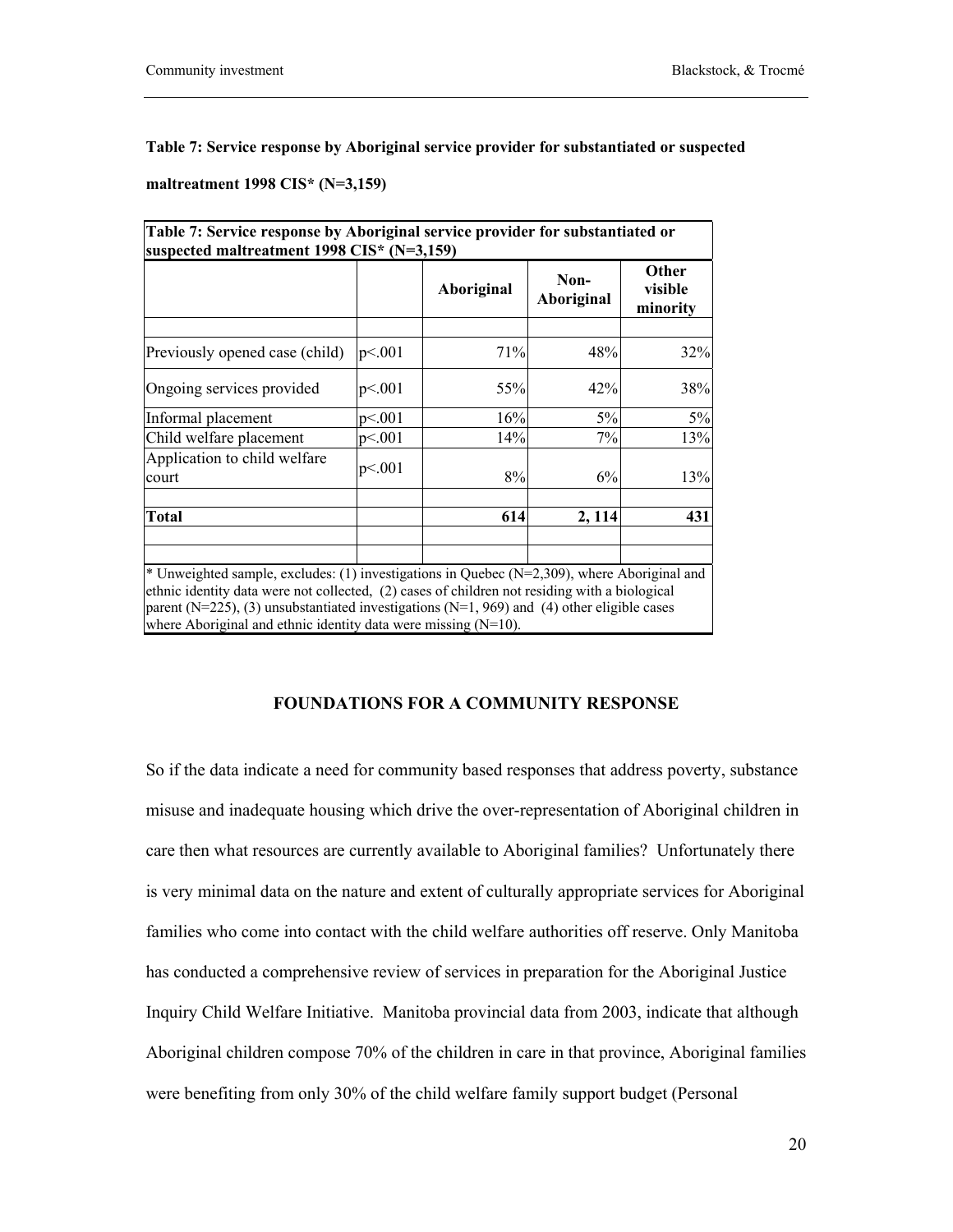conversation with Elsie Flette, CEO of the Southern First Nations Child Welfare Authority, 2004). This is particularly distressing as the province of Manitoba has traditionally been amongst the most supportive of Aboriginal child welfare in Canada.

Counter to a pervasive stereotype that First Nations children and families living on reserve have enhanced access to services, the First Nations Child and Family Caring Society of Canada (Nadjiwan & Blackstock, 2003) found that First Nations families have significantly less access to child welfare related resources in the public, corporate and voluntary sectors. Recall that MacDonald & Ladd et. al. (2000) found that First Nations child and family service agencies receive inadequate funding for secondary and tertiary prevention services and overall receive 22% less funding per child than their provincial counterparts. In addition, it is atypical for a provincial or municipal government to provide any services on reserve thus limiting social programs to those funded by the federal government – often pursuant to population driven funding formulas. From the corporate perspective, as demonstrated earlier in this report, Aboriginal families poverty at levels that far outstrip the experience of other Canadians meaning they are in less of an economic position to support their families. The concluding observations of both the United Nations Committee on the Elimination of Racial Discrimination (2002) and the United Nations Committee on the Rights of the Child (2003) recognize the correlation between the lack of progress in settling treaties and self government agreements and the continued economic marginalization of Aboriginal Peoples in Canada.

Nadjiwan & Blackstock (2003) built upon this information by conducting a national study to determine the nature and extent of access by First Nations families to myriad of social and quality of life supports provided by the voluntary sector in Canada which represents over 90 billion dollars in annual revenues. Results indicated that First Nations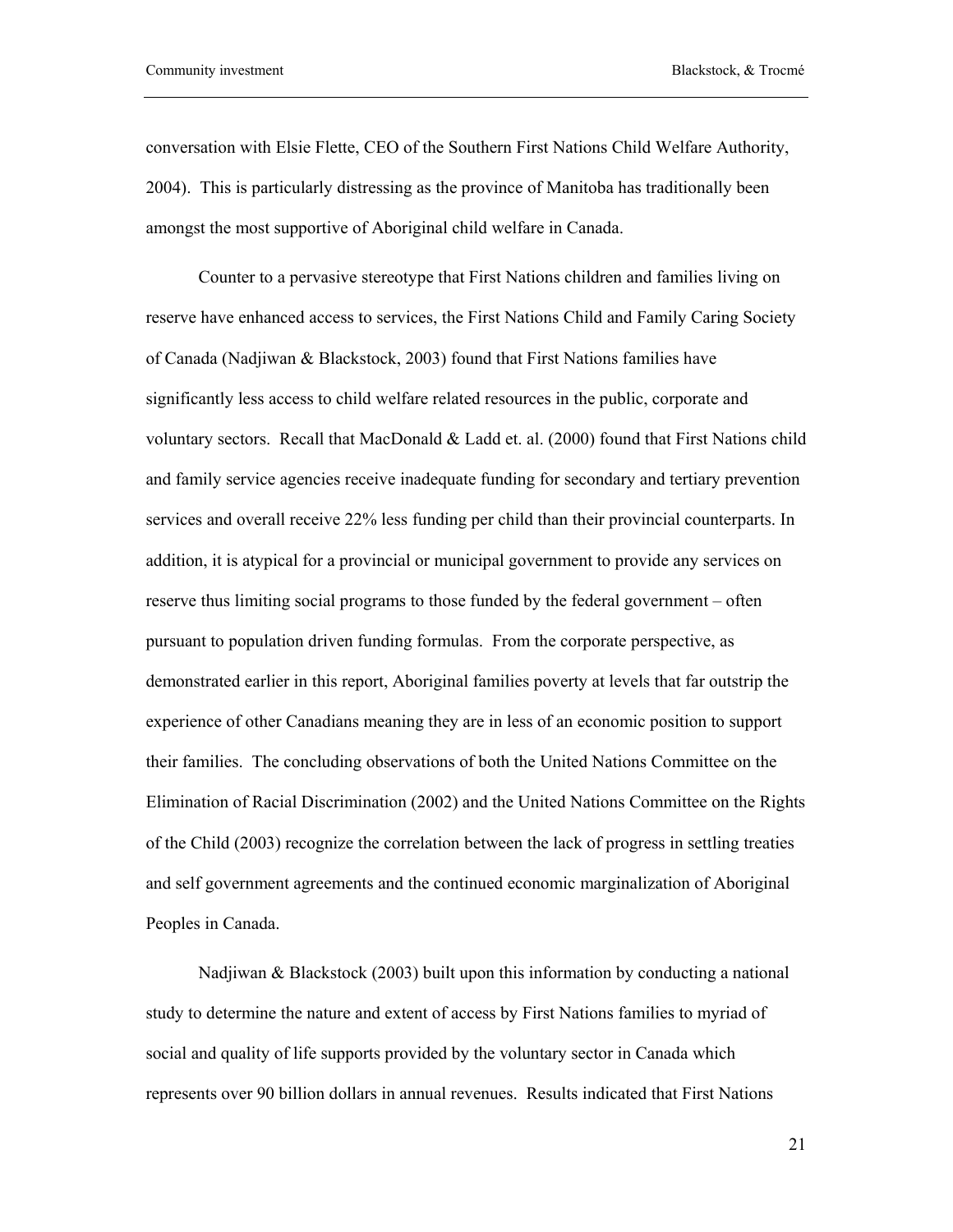children and families on reserve receive a negligible amount of service from the voluntary sector. Additionally, only one First Nations child and family service agency reported receiving funds from a philanthropic foundation with two others reporting receiving federal/provincial government money targeted for voluntary sector services.

Taken as a whole, First Nations children and their families resident on reserve experience higher levels of social, economic and cultural risk than other Canadians and have far fewer resources. Data on socio-economic outcomes off reserve point to a similar pattern although research on the degree of access to voluntary sector resources for children off reserve requires further study. This pattern of under supporting Aboriginal families persists despite Canada's commitments in the Statement of Reconciliation and the United Nations Convention on the Rights of the Child which compels government to eradicate discrimination by giving children first call on the nation's resources.

## **COMMUNITY RESILIENCY AND CHILD RESILIENCY**

Although it is not possible to draw a direct correlation between the overrepresentation of Aboriginal children in care and the dearth of quality of life and family support services on reserve, it is very likely that a relationship exists. The argument that community resiliency is connected to child resiliency is consistent with Neighbourhood Resource theory which suggests the higher quality and degree of social supports and social capital available to a child at a community level the better the child outcomes (Connors  $\&$ Brink, 1999). Unfortunately there is very little research on the impact of community development on child well being in general with most of it being conducted within the context of early childhood development (Social Development Canada, 1999). The interrelationship between community development and child maltreatment rates involving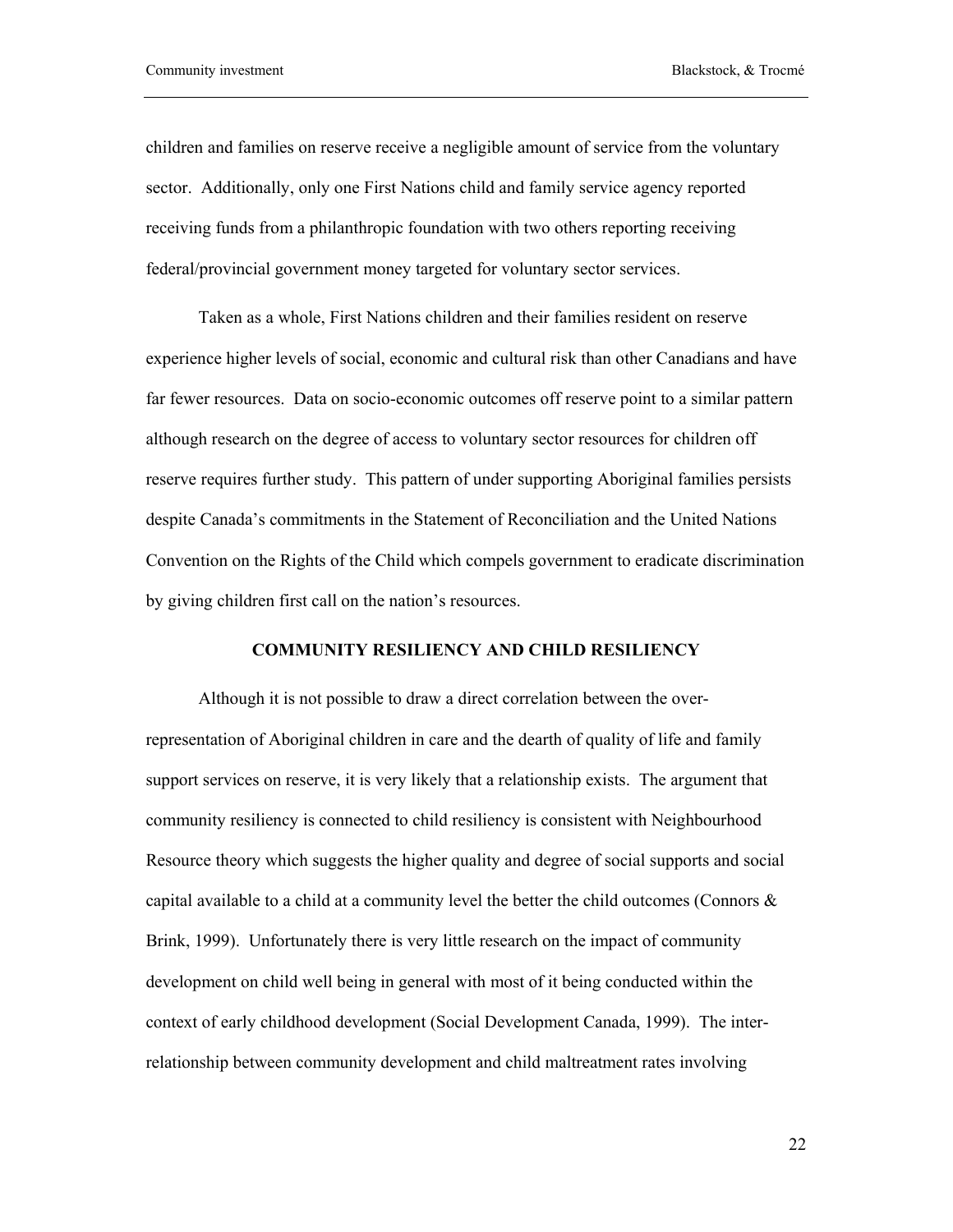Aboriginal children is an important area for further study as it holds the promise of reducing the over representation of Aboriginal children in the child welfare system through the promotion of community based resiliency factors. Such research should respectfully reflect the resiliency embedded within Aboriginal cultural ways of caring for children, families and communities in order to identify factors that support the safety and wellbeing of Aboriginal families.

Another possible influence of the community development context is how local conditions influence social worker assessment of child safety and well being. The fact that CIS data indicate that substance misuse, poverty and inadequate housing appear as undercurrents to the over representation of Aboriginal children in care is important. It can be argued that the assessment of parental neglect implies that the parent (caregiver) has some ability to change the risk factors the child is experiencing. It is arguably very difficult for parents to influence their own poverty or poor housing without substantial and meaningful social aid and advocacy. Similarly, the redress of substance misuse similarly implies a need for detox and substance misuse supports for the child and family. As research indicates a significant dearth in services for First Nations children on reserve, and anecdotal evidence points to a significant need for families off reserve, it seems unreasonable to cast responsibility for addressing the causal agents of the child risk onto the families alone. This raises two important questions 1) to what degree parents are held responsible for systemic and structural community based challenges over which they have little or no influence and 2) to what degree is child protection social work itself prepared to meaningfully support sustainable community development approaches to reducing the drivers of maltreatment.

Increasingly child welfare experts are supporting community based interventions in child maltreatment (Office of the Saskatchewan Child Advocate, 2003; MacDonald & Ladd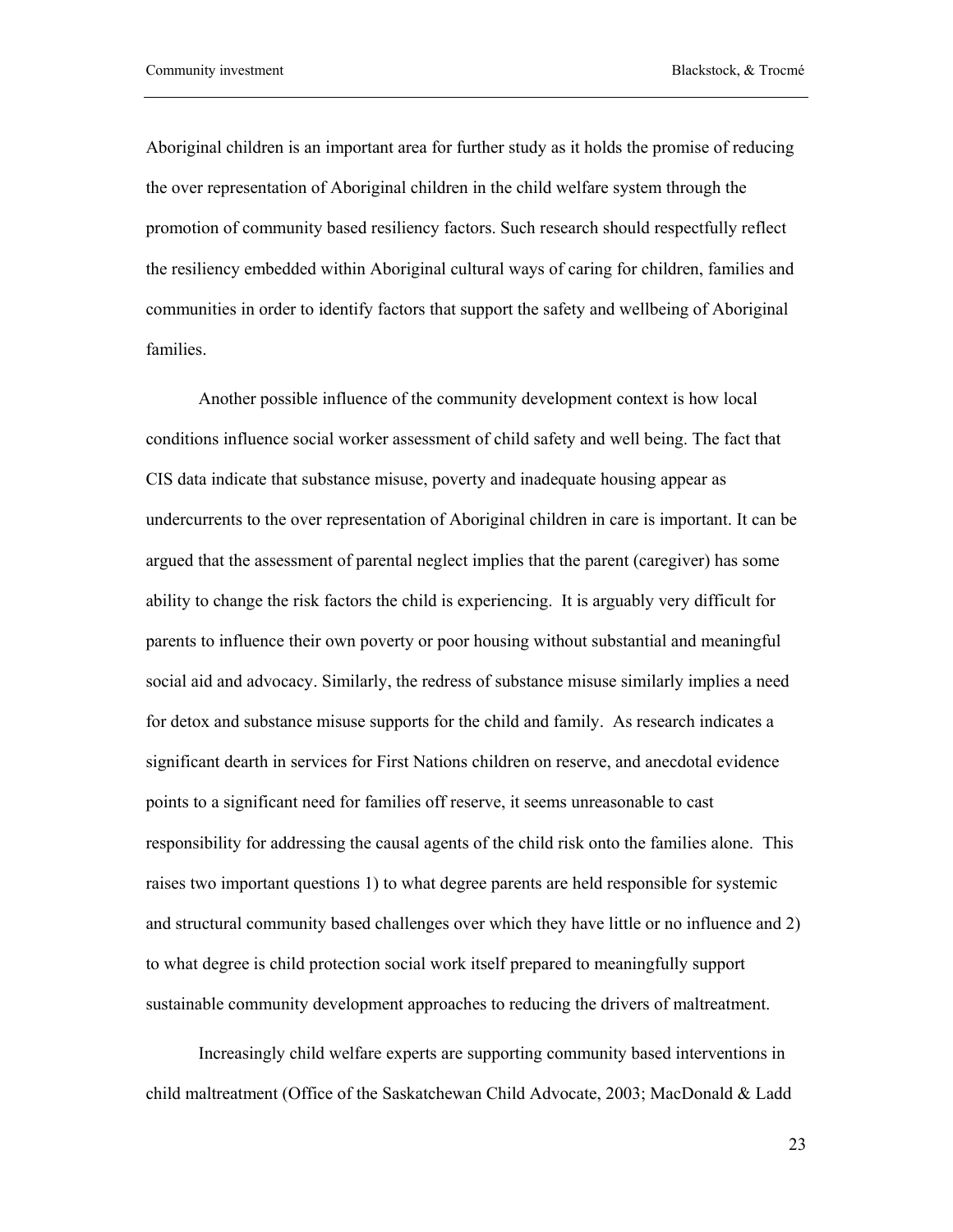et.al., 2000; RCAP, 1996). The wisdom of community development approaches designed by Aboriginal communities to ensure the safety and well being of Aboriginal children are beginning to be born out in research. For example research into youth suicide rates in First Nations communities in British Columbia indicates that the higher the degree of self government (as expressed by First Nations child welfare, health, education, fire/police services, advancement in the treaty process and women in government), the lower the youth suicide rate (Chandler & Lalonde, 2003). These findings echo the opinion of the United Nations Committee on the Rights of the Child Day of General Discussion on Indigenous Children (2003) and the research of Cornell and Kalt (1992) which found that the higher the degree of self government in Native American tribes the higher degree of sustained socioeconomic outcomes.

Community development approaches also afford the opportunity to celebrate and leverage the resiliency founded in cultural ways of knowing and being that sustained generations of Aboriginal children throughout the millennia and sustained them through the graphic, and we argue ongoing impacts, of colonization.

#### **CONCLUSION**

The overrepresentation of Aboriginal children in the child welfare system is a growing and complex problem rooted in a pervasive history of discrimination and colonization. Provincial and territorial child welfare authorities have made some nominal attempts to reverse this pattern of discrimination, however, the continual increase in placements points to the pressing need for bolder action at community and structural levels. Aboriginal children disproportionately come into contact with the child welfare system because of problems associated with poverty and substance abuse, not because of higher rates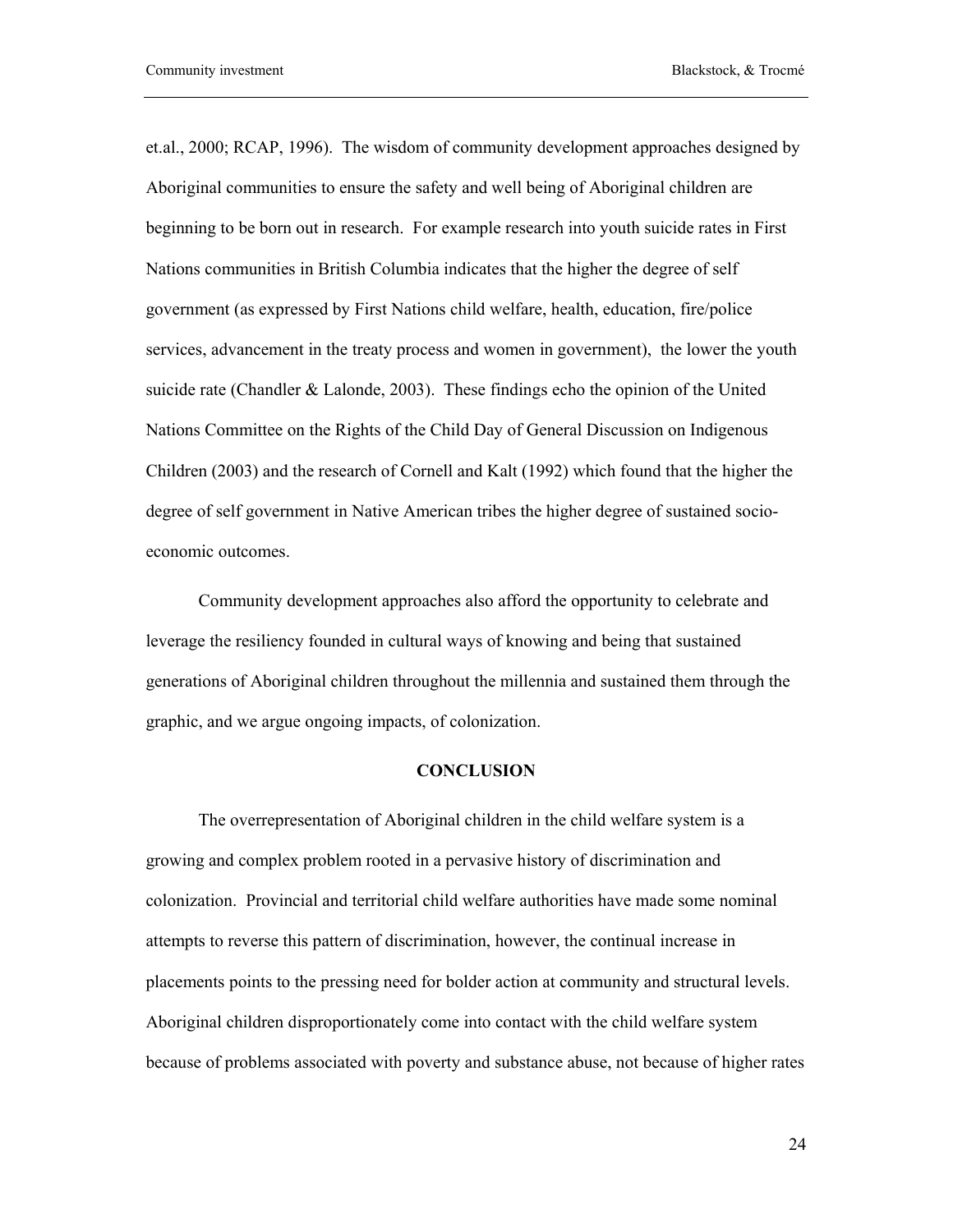$\overline{\phantom{a}}$ 

of physical or sexual violence towards children. However, the likelihood of improvement is limited, as long as the problems are defined within the narrow scope of child protection<sup>3</sup> systems and inequitable access to social support services persist. Stronger communities equipped with the governance structure and the resources to address child poverty, inadequate housing and substance abuse are required to stem the tide of Aboriginal children coming into the child welfare system. Resilient Aboriginal communities provide the best chance for resilient, safe and well Aboriginal children, young people and families. In honour of Richard's memory, we must do much better especially now that we are beginning to understand some of the roots of the problem.

### **REFERENCES**

- Aboriginal Justice Inquiry- Child Welfare Initiative (AJI-CWI) (2001). Winnipeg, Manitoba: Executive Committee of the AJI-CWI. Available on line at www.aji-cwi.mb.ca/pdfs/promiseofhope.pdf
- Anderson, J. (2003). *Children in poverty in urban communities: Social exclusion and the growing racialization of poverty in Canada.* Presentation to the Subcommittee on Children and Youth At Risk of the Standing Committee on Human Resources Development and the Status of Persons with Disabilities. Wednesday, March 19, 2003, Ottawa: Canada. Available on line at www.ccsd.ca/pr/htm
- Beavon, D., Cooke, M. (2001). *An application of the United Nations Human Development Index to Registered Indians in Canada, 1996.* Unpublished paper prepared for the Department of Indian Affairs and Northern Development Canada.
- Blackstock, C. (2003). First Nations child and family services: Restoring peace and harmony in First Nations communities. In Kathleen Kufeldt and Brad McKenzie (Eds.) *Child Welfare: Connecting Research Policy and Practice* (pp. 331-343) .Waterloo: Wilfrid Laurier University Press.
- Blackstock, C., Clarke, S., Cullen, J., D'Hondt, J., & Formsma, J. (2004). *Keeping the promise: The Convention on the Rights of the Child and the lived experiences of First Nations children and youth.* Ottawa: First Nations Child and Family Caring Society of Canada.

<sup>&</sup>lt;sup>3</sup> Indeed, a growing number of jurisdictions have replaced the concept of child welfare with the narrower concept of child protection.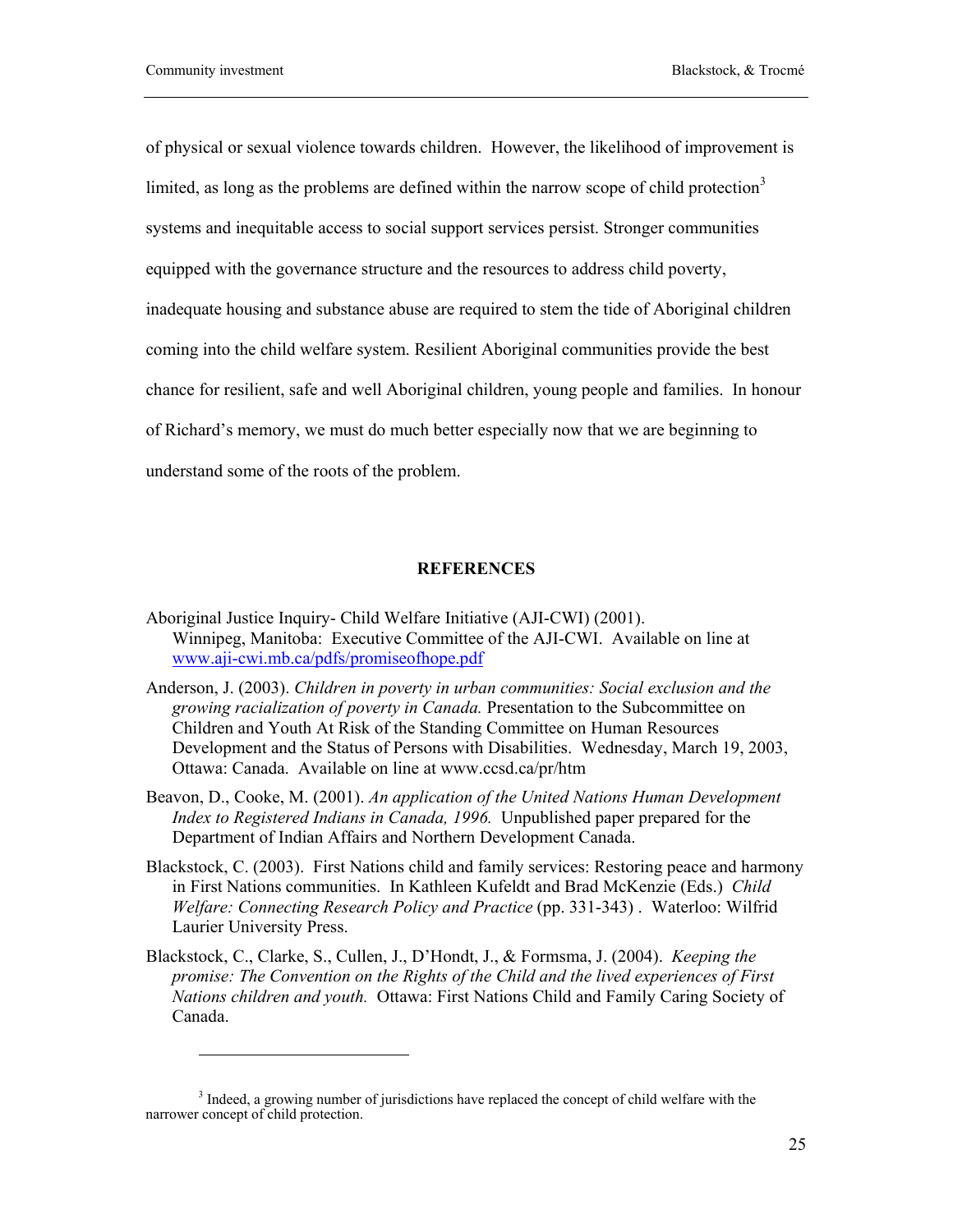- Blackstock, C., Trocmé, N., & Bennett, M. (2004). Child Welfare Response to Aboriginal and non-Aboriginal Children in Canada: A Comparative Analysis. *Violence Against Women*, 10(8), 901-916.
- British Columbia Children's Commission (1998) Children's commission annual report 1996- *1997*. Victoria: The Children's Commission.
- Campaign 2000 (2003). *Report card on child poverty in Ontario.* Ottawa: Campaign 2000.
- Canadian Mortgage and Housing Corporation (July 1997) *Housing Need among Off-reserve Aboriginal Lone Parents in Canada Research and Development Highlights, Socio-Economic Series.* 34 (July, 1997).
- Chandler, M., Lalonde, C. (1998). Cultural continuity as a hedge against suicide in Canada's First Nations. *Transculutral Psychiatry,* 35(2): 191-219.
- Connor, S. and S. Brink. (1999). *Understanding the early years: Community impacts on child development.* Applied Research Branch, Strategic Policy, Human Resources Development Canada. Working Paper W-99-6E.
- Cornell, S., Kalt, J. (1992). Reloading the dice: Improving the chances for economic development on American Indian reservations. In S. Cornelll & J.P. Kalt (Eds.) *what can tribes do? Strategies and institutions in American Indian economic development* (pp.1-59) Los Angeles: American Indian Studies Center.
- Department of Indian Affairs and Northern Development Canada (2003). *Backgrounder: The Residential School System.* Available on line at www.ainc-inac.gc.ca/gs/schl\_e.html
- Earle, K., Cross, A. (2001). *Child Abuse and Neglect Among American Indian/Alaska Native Children: An Analysis of Existing Data* Seattle, WA: Casey Family Programs.
- Farris-Manning, C., Zandstra, M. (2003). Children in Care in Canada: Summary of current issues and trends and recommendations for future research*.* Unpublished paper prepared for the Child Welfare League of Canada for submission to the National Children's Alliance.
- Foran, T. (1995). A descriptive comparison of demographic and family characteristics of the Canadian and offender populations. *Forum on Corrections Research Corrections Services Canada,* 7(2).
- Flette, E. (2004). Personal conversation with Elsie Flette, CEO of the Southern First Nations Child Welfare Authority in Manitoba. Winnipeg: Manitoba.
- Fornier, S., Crey, E. (1997) *Stolen from our embrace: The abduction of First Nations children and the restoration of Aboriginal communities.* Vancouver: Douglas and McIntyre.
- Government of Manitoba (2000) Chapter 6: Labour and Income in *People in Manitoba 2000*. Available on line at www.gov.mb.ca/ana/apm2000/6/
- Hagey, J., Larocque, G. & McBride, C. (1989). *Highlights of Aboriginal conditions 1981- 2001 Part II: social conditions*. Ottawa: Department of Indian and Northern Affairs Canada.
- Health Canada (2003). *ECD strategy for Aboriginal children: A focus on fetal alcohol syndrome/fetal alcohol effects*. Available on line at www.hc\_sc.gc.ca/fnib/cp/publications/ecd\_fas\_fae.htm.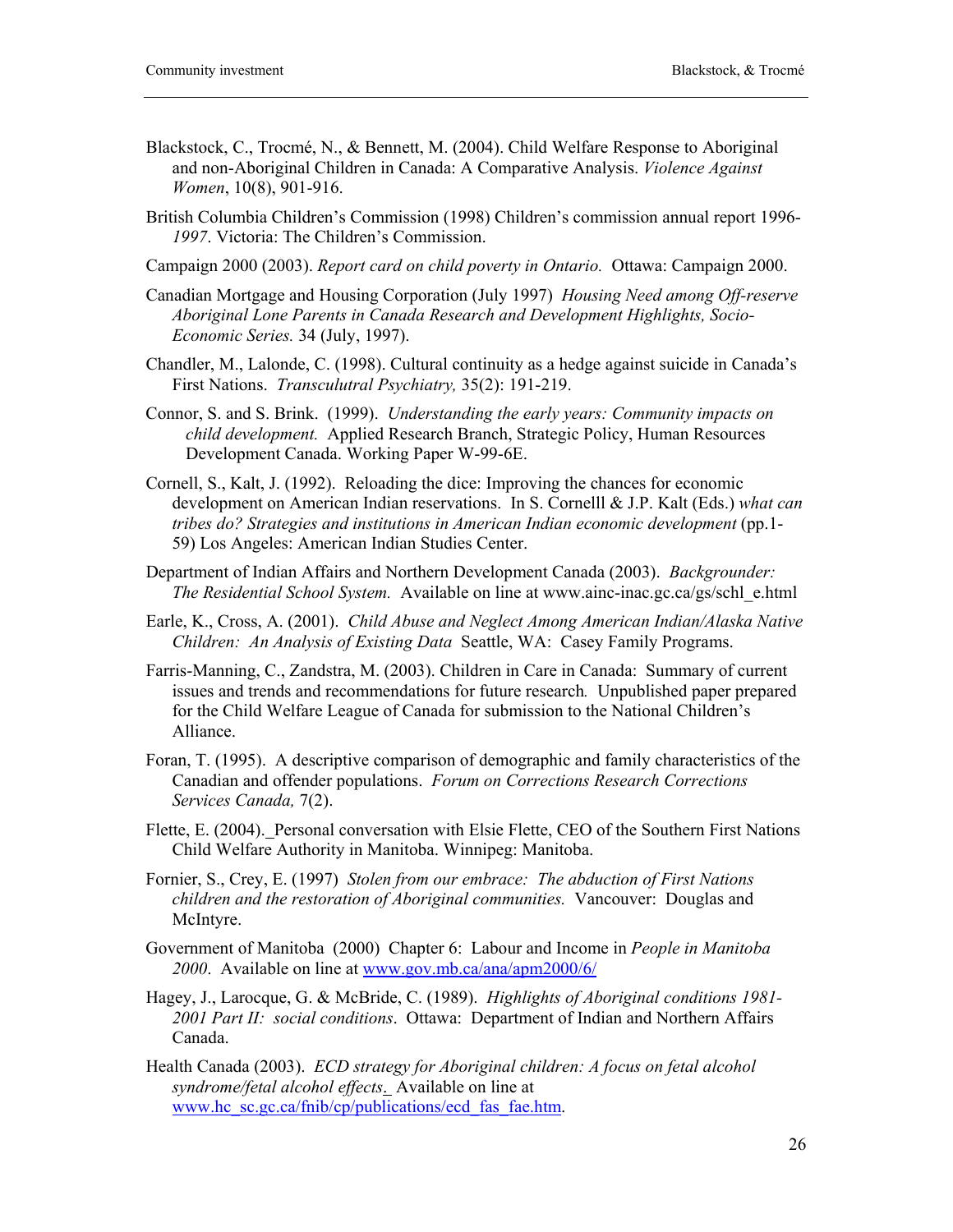- Indian Affairs and Northern Development (2003). *Health and Social Indicators*. Available on line at www.ainc-inac.gc.ca/gs/soci\_e.html.
- Indian Residential School Survivors (2002). *The Survivors Journey.* West Vancouver: Indian Residential School Survivors Society.
- Inuit Tapiriit Kanatami (2003). Housing: socio-economic department, Inuit Tapiriit Kanatami. Available on line at www.ikt.ca
- MacDonald, R., Ladd, P. et.al. (2000). *Joint national policy review of First Nations child and family services joint national policy review.* Ottawa: Assembly of First Nations.
- McKenzie, B. (2002). Block funding child maintenance in First Nations child and family services: A policy review. Unpublished paper prepared for Montreal: Kahnawake Shakotiia'takenhas Community Services.
- Milloy, J. (1999). *A National Crime: the Canadian government and the residential school system 1879-1986.* Winnipeg: University of Manitoba Press.
- Ministry for Child and Family Development (2002). *April 2002 Month-End CF&CS Statistics: Aboriginal children in care SWISMIS statistical extract files* Produced by Child Protection Division, Ministry for Child and Family Development, British Columbia.
- Muckle, R. (1998). *The First Nations of British Columbia.* Vancouver: UBC Press.
- Nadjiwan, S., Blackstock, C. (2003). Caring Across the Boundaries: Promoting access to voluntary sector resources for First Nations children and families. Ottawa: First Nations Child and Family Caring Society of Canada
- Obomsowin, A. (1986). *Richard Cardinal: Cry from a diary of a Métis child.* Video. Montreal, National Film Board of Canada.
- Royal Commission on Aboriginal Peoples (1996). *The report on the Royal Commission on Aboriginal Peoples.* Available on line at  $\frac{http://www.ainc-inac.ge.ca/ch/rcap/rb/lk_e.html}{http://www.ainc-inac.ge.ca/ch/rcap/rb/lk_e.html}$ 1996.
- Sinclair, M., Bala, N., Lilles, H. & Blackstock, C. (2004). Aboriginal child welfare. In *Canadian child welfare law: children, families and the state, second edition.* Nicholas Bala, Michael Kim Zapf, R. James Wiliiams, Robin Vogl and Joseph P. Hornick, Eds. Toronto: Thompson Educational Publishing, Inc.
- Social Development Canada (1999). *Understanding the early years: Community impacts on child development.* Retrieved July 31, 2004 from www11.sdc.gc.ca/en/cs/sp/arb/publications/nlscy/uey/1999-000092/page05.shtml
- Stevens, H (2003) Indicators and correlates of social exclusion among Manitoba's Aboriginal working age (215-64) population. Unpublished paper presented at the Social Inclusion Conference, Ottawa ON, 2003.
- The Saskatchewan Children's Advocates Office (2003) *Saskatchewan Children's Advocate 2003 Annual Report.* Saskatoon: The Saskatchewan Children's Advocate Office
- Trocme, N., Knoke, D., Blackstock, C. (2004). Pathways to the overrepresentation of Aboriginal children in Canada's child welfare system, *Social Service Review.*